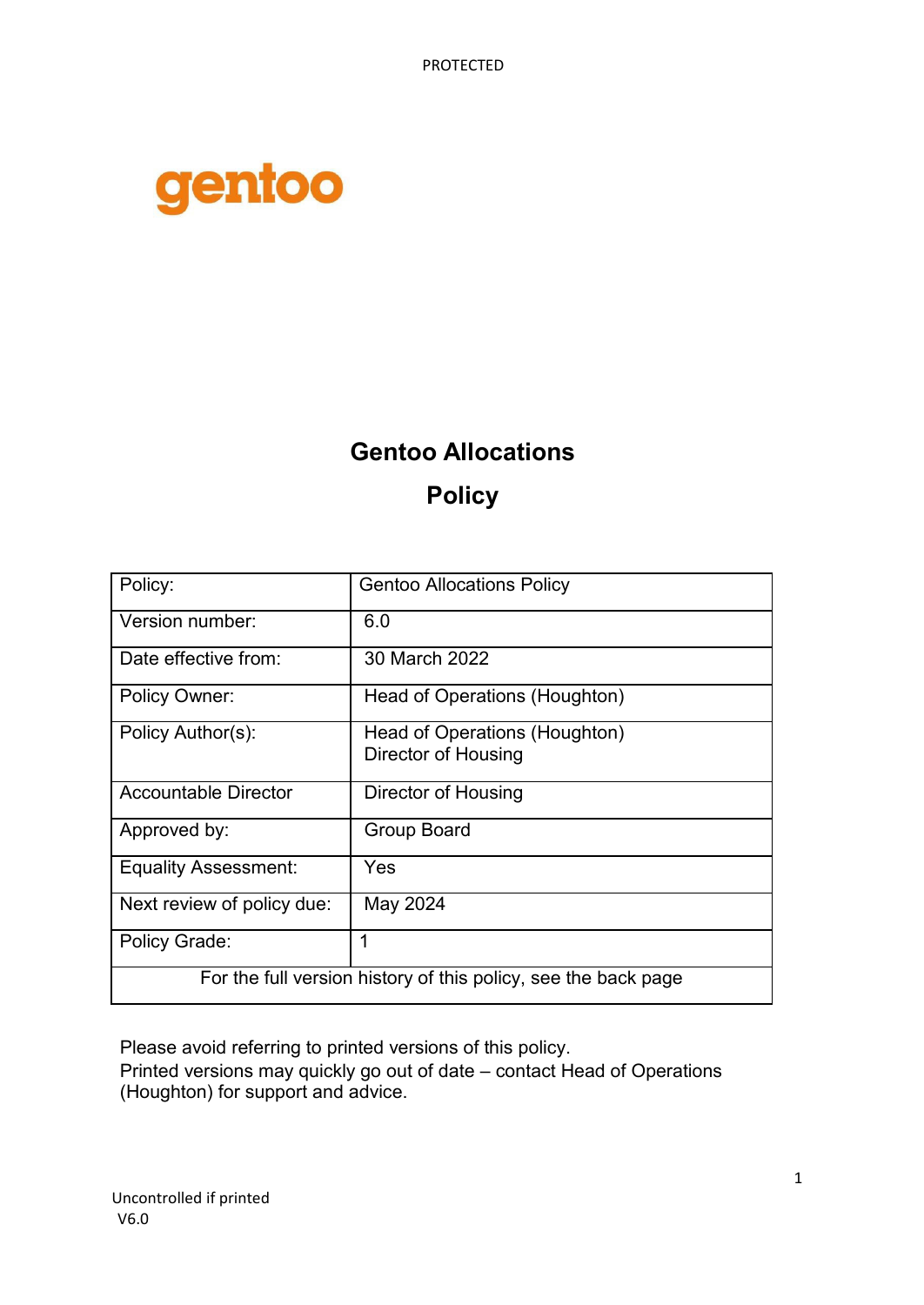|      | <b>Contents</b>                                                  |  |
|------|------------------------------------------------------------------|--|
|      |                                                                  |  |
|      |                                                                  |  |
|      |                                                                  |  |
|      |                                                                  |  |
| 1.0  |                                                                  |  |
| 2.0  |                                                                  |  |
| 3.0  |                                                                  |  |
| 4.0  |                                                                  |  |
| 5.0  |                                                                  |  |
| 6.0  |                                                                  |  |
| 7.0  |                                                                  |  |
| 8.0  |                                                                  |  |
| 9.0  |                                                                  |  |
| 10.0 |                                                                  |  |
| 11.0 |                                                                  |  |
| 12.0 | Extra Care Housing and Supported Housing Schemes19               |  |
| 13.0 |                                                                  |  |
| 14.0 |                                                                  |  |
| 15.0 |                                                                  |  |
| 16.0 | Applicants moving to take up an employment opportunity           |  |
| 17.0 | Gentoo tenants with children in upper flats/apartments or flats/ |  |
|      |                                                                  |  |
| 18.0 |                                                                  |  |
| 19.0 |                                                                  |  |
| 20.0 |                                                                  |  |
| 21.0 |                                                                  |  |
| 22.0 |                                                                  |  |
| 23.0 |                                                                  |  |
| 24.0 |                                                                  |  |
| 25.0 |                                                                  |  |
| 26.0 |                                                                  |  |
| 27.0 |                                                                  |  |
| 28.0 |                                                                  |  |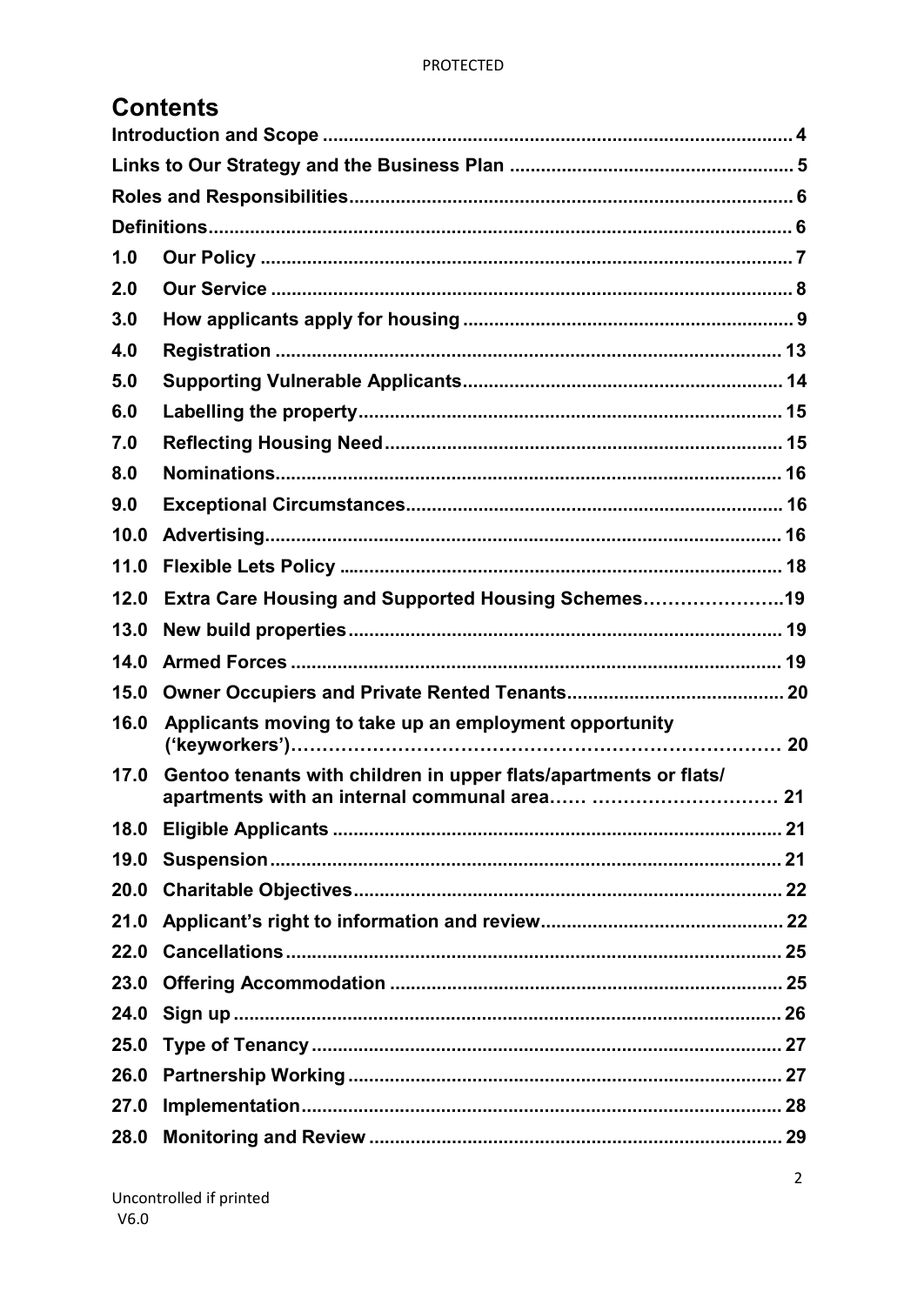#### **PROTECTED**

| Appendix 3 - Housing Needs Assessments - Mobility/Disability Ratings 34 |  |
|-------------------------------------------------------------------------|--|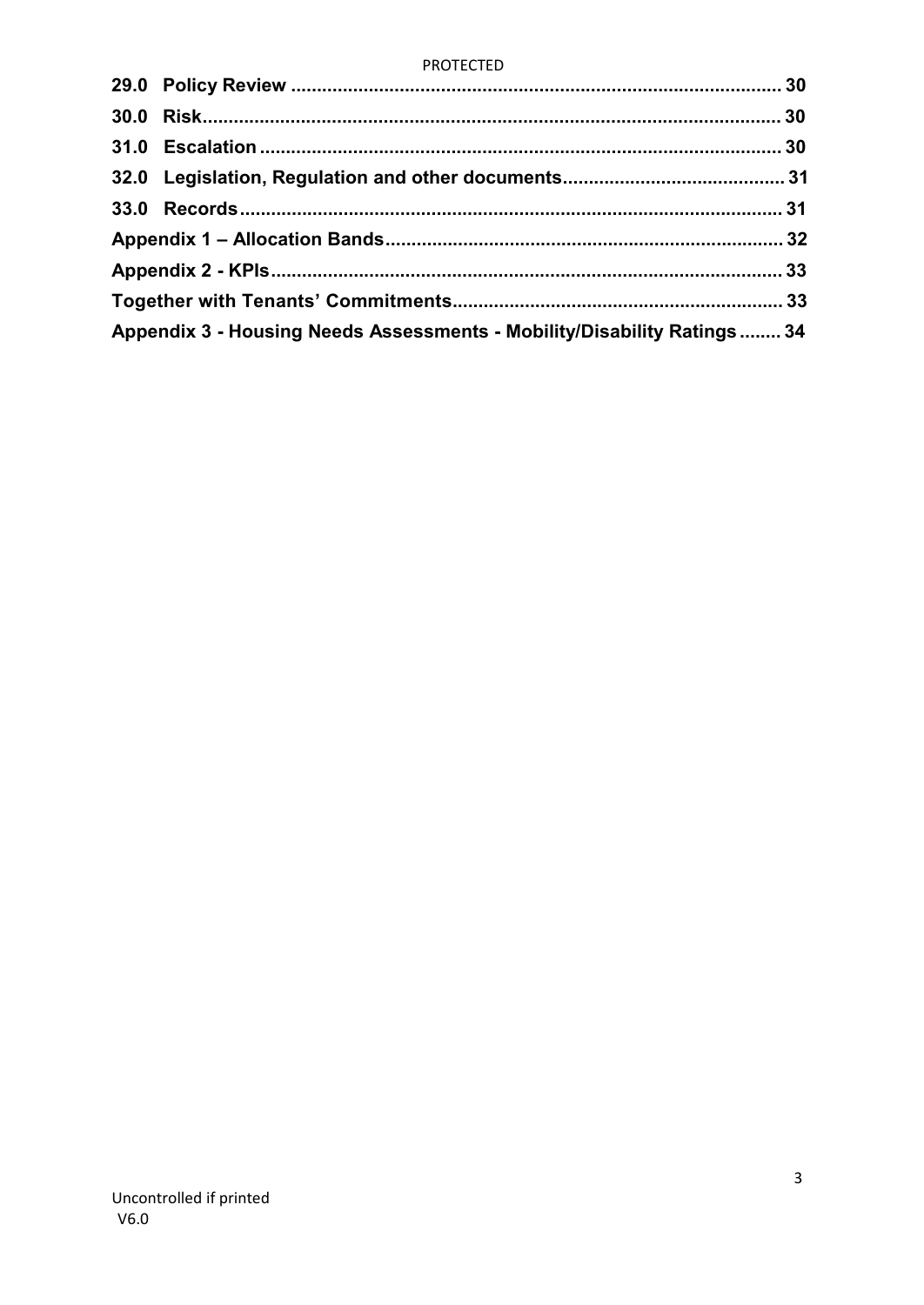#### Introduction and scope

This is Gentoo's allocations policy. It has been developed to improve access to housing in Sunderland and to allocate properties in an open and transparent way offering as much choice as possible for applicants.

Gentoo is the largest social landlord within the City and responsible for the management of almost 30,000 properties.

In developing this policy, Gentoo has worked closely with Sunderland City Council who have statutory (or legal) duties for housing in Sunderland and associated responsibilities which come with this. For example, the responsibility for the prevention of homelessness and assistance for those who are homeless lies with Sunderland City Council.

The scope of this policy covers:

| Gentoo Group        |  |
|---------------------|--|
| <b>Gentoo Homes</b> |  |

It applies to:

| <b>General Needs rented properties</b>                                                      | Х |
|---------------------------------------------------------------------------------------------|---|
| <b>Supported Housing</b>                                                                    | X |
| <b>Sheltered Housing</b>                                                                    | X |
| Leasehold/Shared ownership                                                                  |   |
| <b>Temporary Accommodation</b>                                                              |   |
| Stock owned but not managed by the Group                                                    |   |
| Communal Areas, including those relating to Leasehold/Shared<br><b>Ownership properties</b> |   |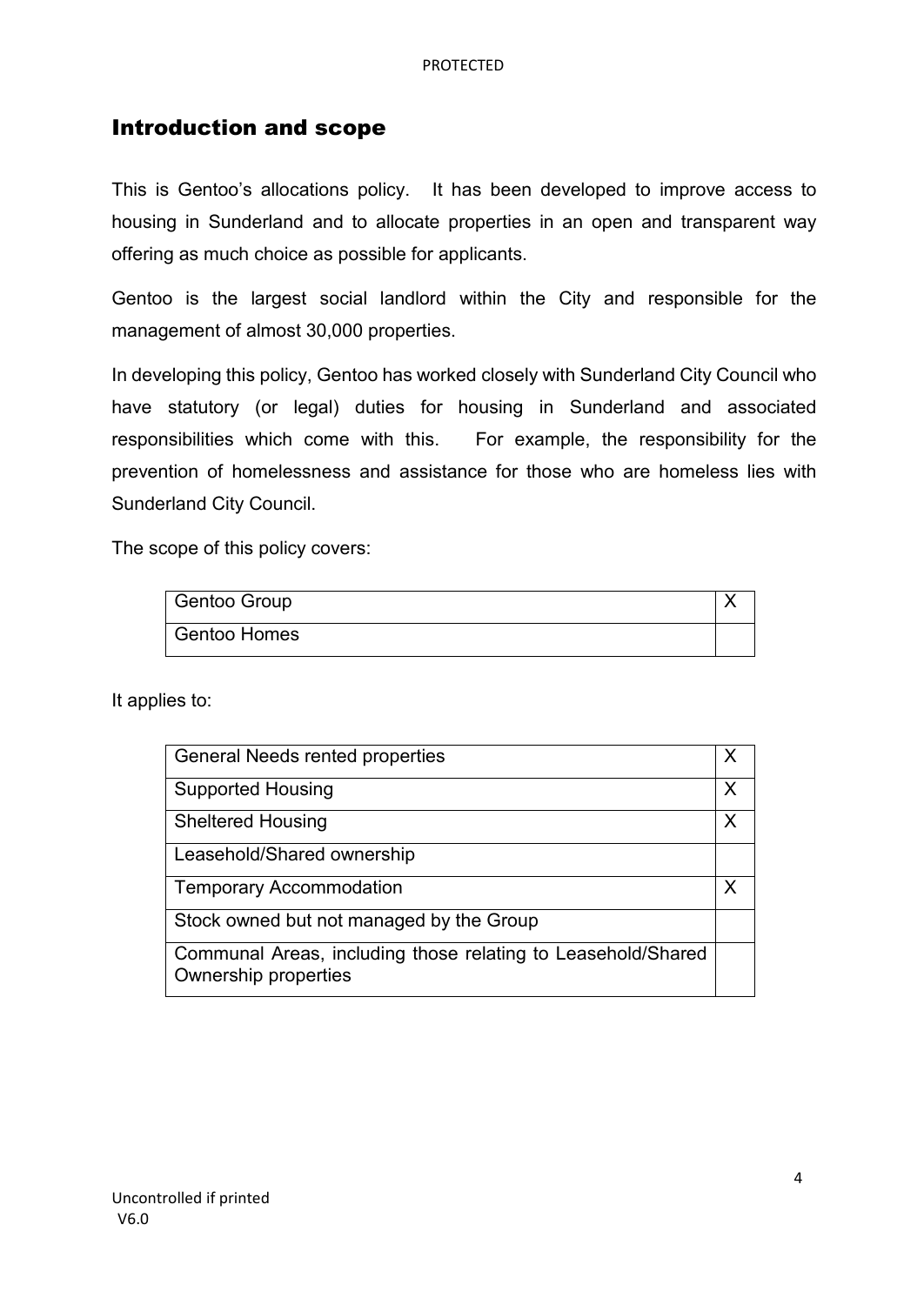| Commercial Property (offices, depots etc)             |  |
|-------------------------------------------------------|--|
| Stock managed by Gentoo on behalf of a third party    |  |
| Garages and outbuildings                              |  |
| Remote plant (district heating, electrical pumps etc) |  |
| Curtilage                                             |  |

## **Links to Our Strategy and the Business Plan**

Our vision and values set the direction and shape the culture of our organisation.

Gentoo's **vision** is:

Great Homes – Strong Communities – Inspired People

Our vison The Group's **values** are:

- Do the right thing
- Make a difference
- Keep learning
- Work together
- Give all you've got

The Group's Board and Executive Team have refreshed Gentoo's strategic aims, centred on the following **themes**:

- Place
- People
- Perform
- Partner
- Pride

These "5P's" have been developed to articulate the delivery of our vision via the following strategic **aims**:

- Provide homes and services that enable our tenants and communities to succeed **(Place)**
- Invest in people and communities to help realise opportunities and release potential **(People)**
- Be well governed and financially resilient, operating efficiently and responsibly, investing wisely to fulfil our social purpose **(Perform)**

The above aims will be supported by the following **enablers**:

- Work with others to influence and generate sustainable change **(Partner)**
- Harness the collective passion and energy of our people to support the city's plan **(Pride)**

Gentoo's policies support the delivery of the Group's Vision, Values and Strategy.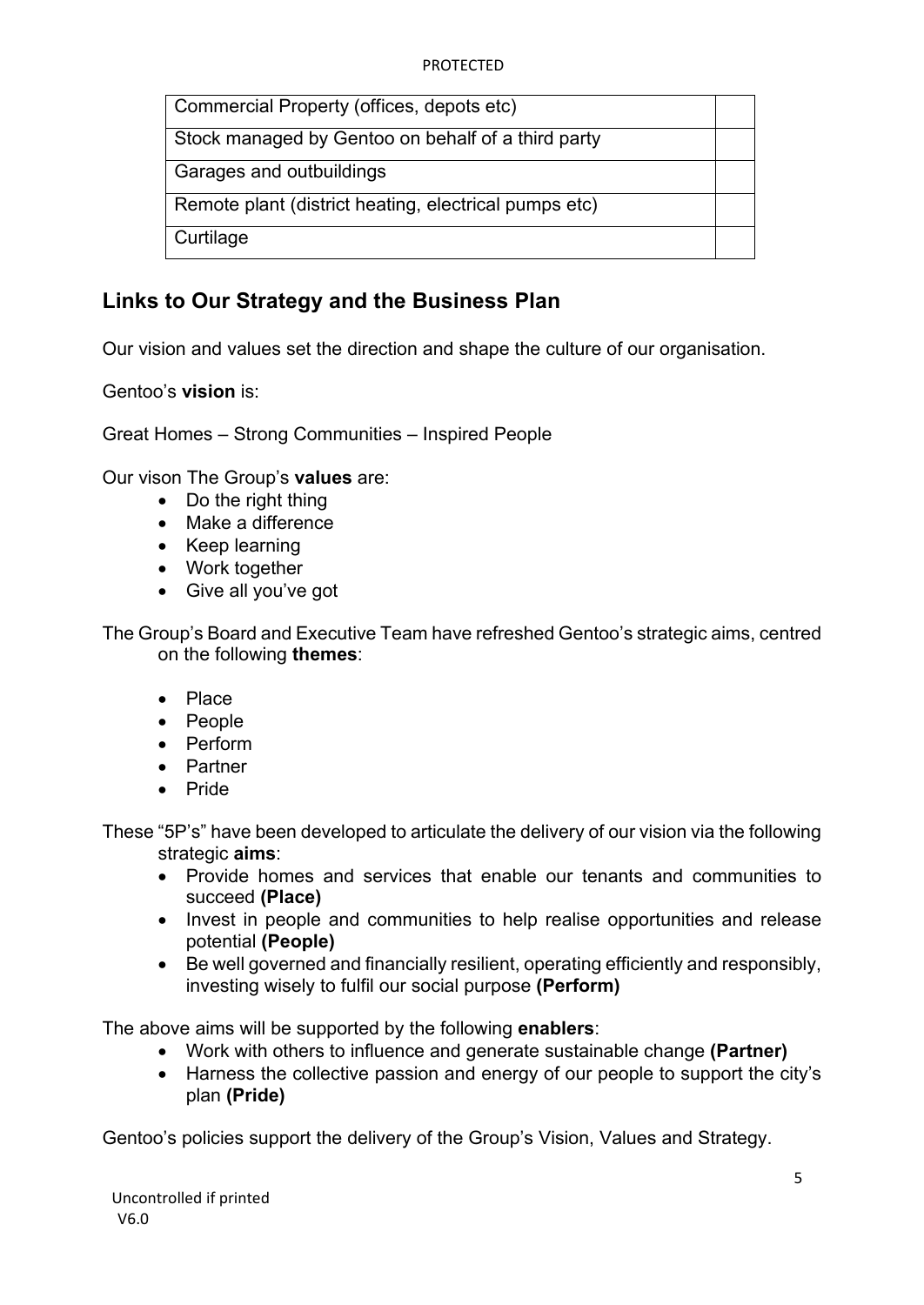#### Roles and Responsibilities

As a Housing Association, we have a statutory responsibility to comply with all relevant regulation and legislation in relation to allocations. Our Regulator, sets out the Tenancy Standard which we must meet. Failure to properly discharge these responsibilities could lead to a serious detriment or other judgement from the Regulator if we breach the Standards in place at the time.

The Director of Housing is accountable for ensuring this policy has regard to all legislation, regulation and best practice and for ensuring implementation of this policy effectively.

The Director of Housing is accountable for adequate resourcing and having effective processes in place to implement this policy.

The Heads of Operations are responsible for the day to day delivery of this policy.

#### **Definitions**

In this policy:

'tenants' are those who have signed a tenancy agreement.

 'prospective tenants' are those who are currently on our waiting list and wish to live in one of our social or affordable rent properties.

 Where the term 'residents' is used this refers to not only tenants but also to occupants of a tenant's household.

'City' means within the Local Authority area of Sunderland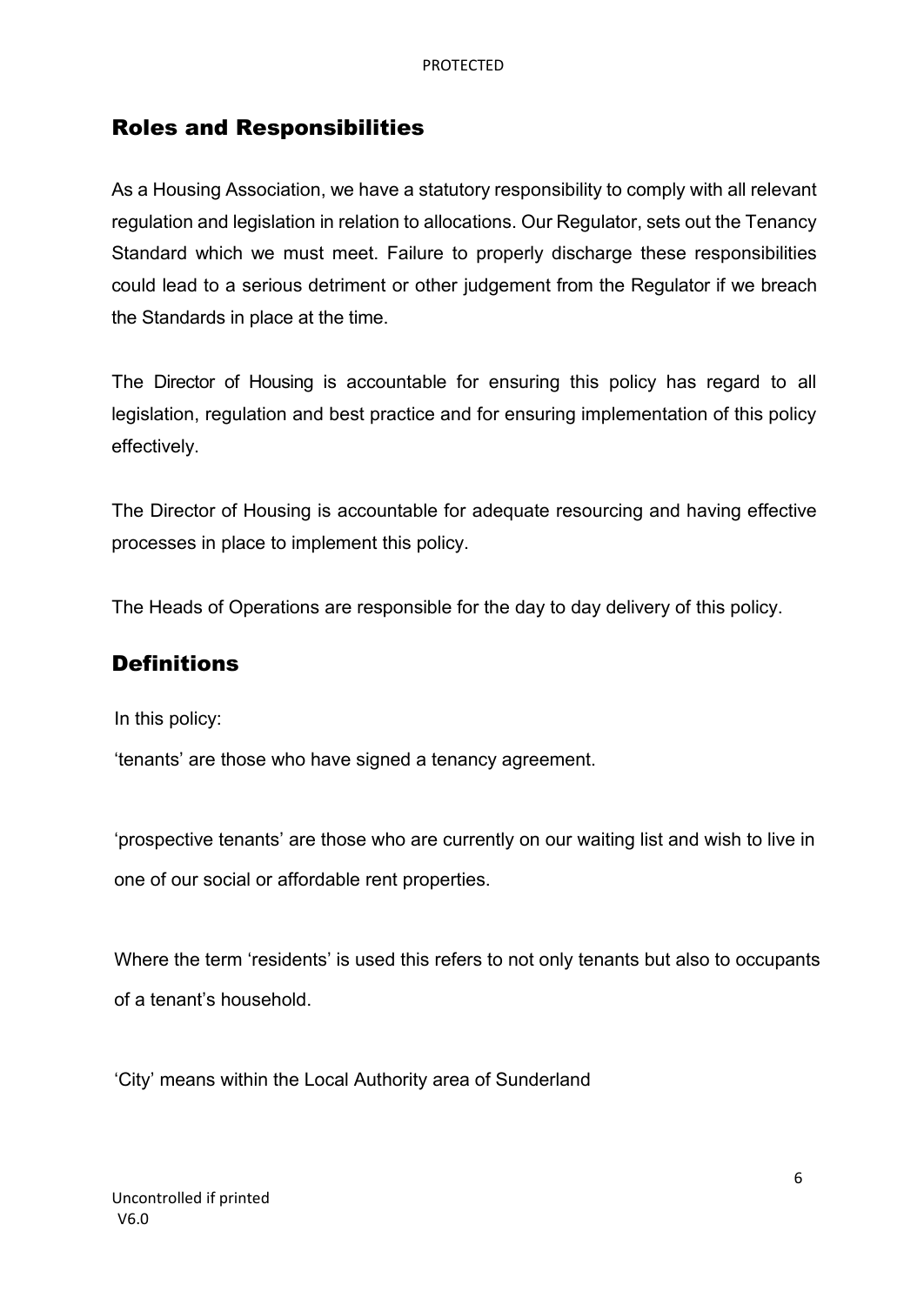## 1. Our Policy

- 1.1 We recognise that the way homes are allocated is a matter of real importance to people. The demand for social housing in Sunderland far outstrips supply and therefore our policy seeks to allocate homes in a way which meets people's needs, offers choice and makes the best possible use of housing stock, while promoting the development of balanced and sustainable communities. We will ensure that properties are allocated in line with legislation, Gentoo's charitable objectives and the Regulatory Standards.
- 1.2 As part of the Group's Vision of 'Great Homes Strong Communities Inspired People', we aim to provide customers with a good quality home in an area that they want to be in, which meets their household needs and which they can afford.
- 1.3 All applications will be dealt with sensitively and in line with the Data Protection Legislation (as amended and updated from time to time).
- 1.4 We are committed to the principles of equality, diversity and inclusion throughout the organisation and aim to:
	- meet the needs and choices of people from all backgrounds
	- ensure that our services are relevant, responsive and sensitive to the needs of our existing and future customers
	- ensure that all sections of the community in which we work have equal access to our services.

This policy will ensure that customers are treated as individuals and with fairness and respect. An Equality Assessment has been completed on this policy.

1.5 Gentoo operates a banding system for lettings. This incorporates our nominations agreements with Sunderland City Council, South Tyneside Council, Durham County Council, Northumberland County Council and Middlesbrough Council under which we assist them in discharging their statutory and contractual housing duties (see Section 8). Some properties may be directly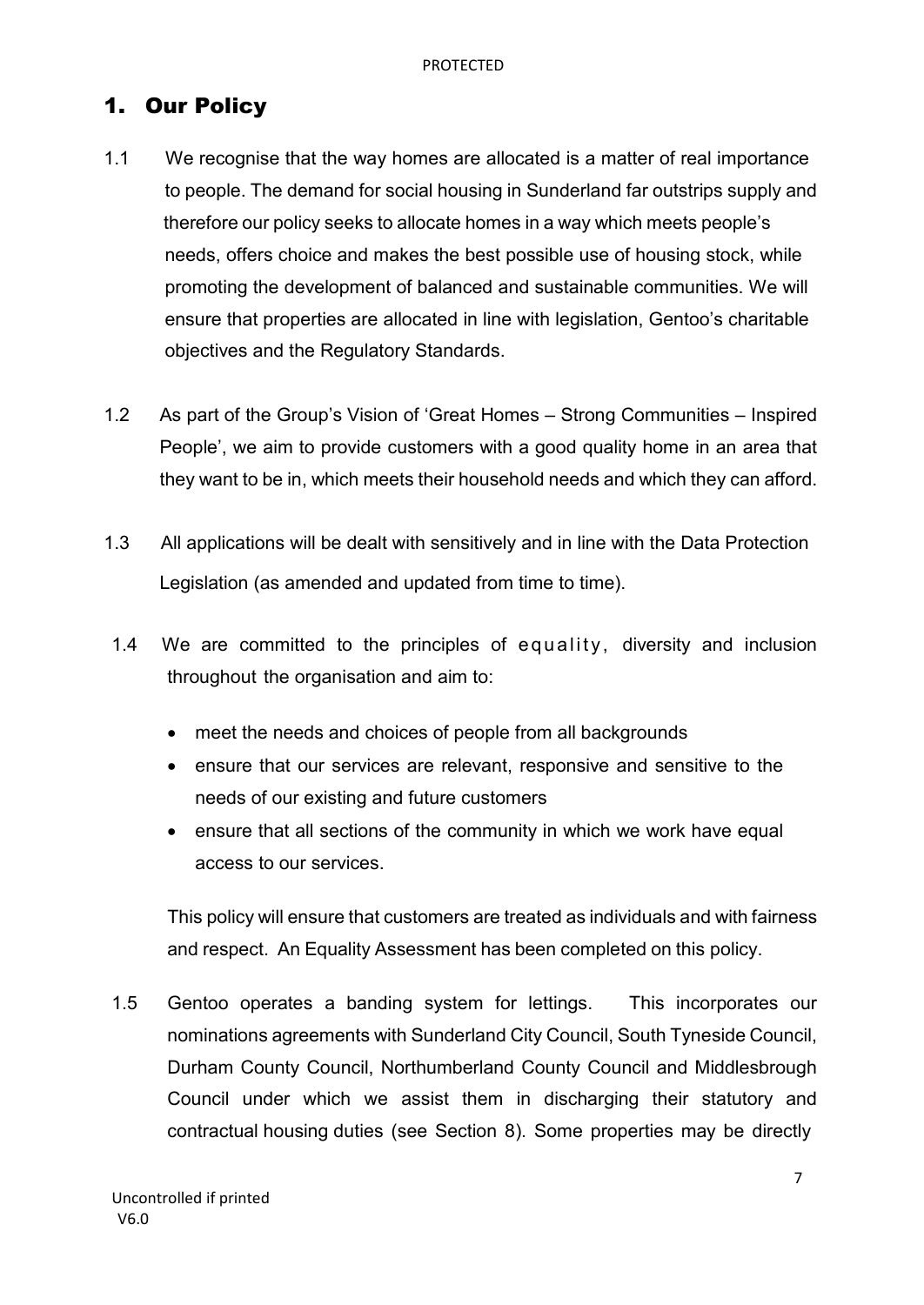#### PROTECTED

let to customers in exceptional circumstances (See Section 9). All other properties are advertised through Gentoo's banding system (See Section 10).

- 1.6 Gentoo will offer accommodation to those who it is appropriate for us to house as a charity. Gentoo's constitution allows for the provision of housing to:
	- persons in necessitous circumstances upon terms appropriate to their means and
	- elderly, disabled or chronically sick persons in need of re-housing (See Section 20 for further details).
- 1.7 To minimise delays to prospective tenants and costs incurred by existing tenants, all properties will be let as quickly and efficiently as possible. Gentoo report lettings performance on a regular basis to the Board (See Section 28).
- 1.8 Gentoo will not let properties to Board and Committee Members, their relatives and Gentoo employees except in line with the highest standards of probity and governance and in line with the Rules, ensuring any conflicts are dealt with in accordance with the law and good governance.
- 1.9 All applicants are required to disclose as part of the Allocation process, any relationship with any Board Member, Committee Member or employee and any letting made to an applicant with any such relationship will be subject to independent scrutiny in order to verify its probity. A record of such disclosures is maintained.

## 2. Our Service

- 2.1 The policy sets out the framework by which Gentoo will let properties throughout Sunderland to create balanced and sustainable communities.
- 2.2 All customers must complete an application form to join Gentoo's housing register. Assistance will be provided to those who may need help in completing the form, or who have language or literacy difficulties. People with a disability or severe medical conditions will be offered a home visit where appropriate.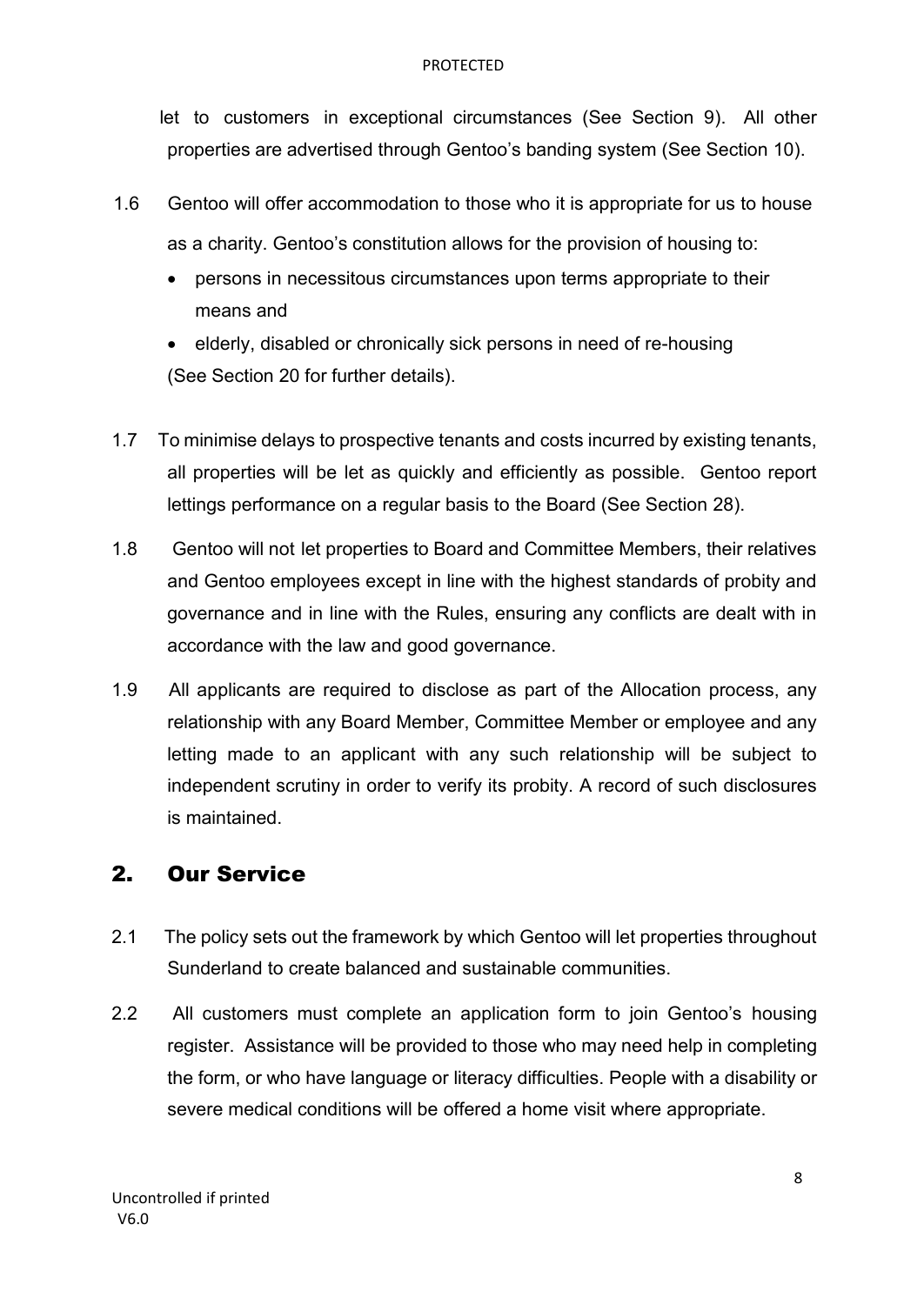- 2.3 An applicant can register alone, jointly with a partner or with another adult who wishes to live with them, including family members. The register operates as an open housing register which means that anyone aged 16 years or over can apply, subject to the results of an eligibility assessment and 2.5 and 3.1 below.
- 2.4 We welcome applicants who live outside of the Sunderland area.
- 2.5 All qualifying applicants will be permitted to access the register, however as Gentoo is a charity, we must house people who are in the greatest need. Some people who have the financial means to obtain alternative suitable accommodation may not be eligible for social housing accommodation with Gentoo. Therefore a financial assessment based on the applicant(s) income and any savings/equity will take place before a formal offer of property is made. If it is found that the applicant(s) could financially afford to purchase or rent similar properties in the area at a market rent then we may not be able to make them a formal offer of social housing.
- 2.6 Existing Gentoo tenants are not eligible to apply for access to the register within the first 2 years of their tenancy. If there is a priority need for housing within this timescale this will be assessed before allowing Gentoo tenants to join the register (see section 4).

## 3. How applicants apply for housing

- 3.1 Application forms will be available to all eligible applicants on line on our website at [www.gentoogroup.com ,](http://www.gentoogroup.com/) hard copies are also available from our local offices upon request. Customers will only be able to access Gentoo's housing register if they are:
	- Deemed to be eligible or qualifying persons as set out in Section 18.
	- Those aged 16 and 17 will not be disqualified from registering for a tenancy; however a person cannot legally hold a tenancy until they are 18 years old. Therefore any tenancy granted to a 16 or 17 year old will be an equitable tenancy held in trust. This means that a Guardian or Guarantor will need to sign for the tenancy and hold that tenancy on behalf of the young person until they reach 18 years of age.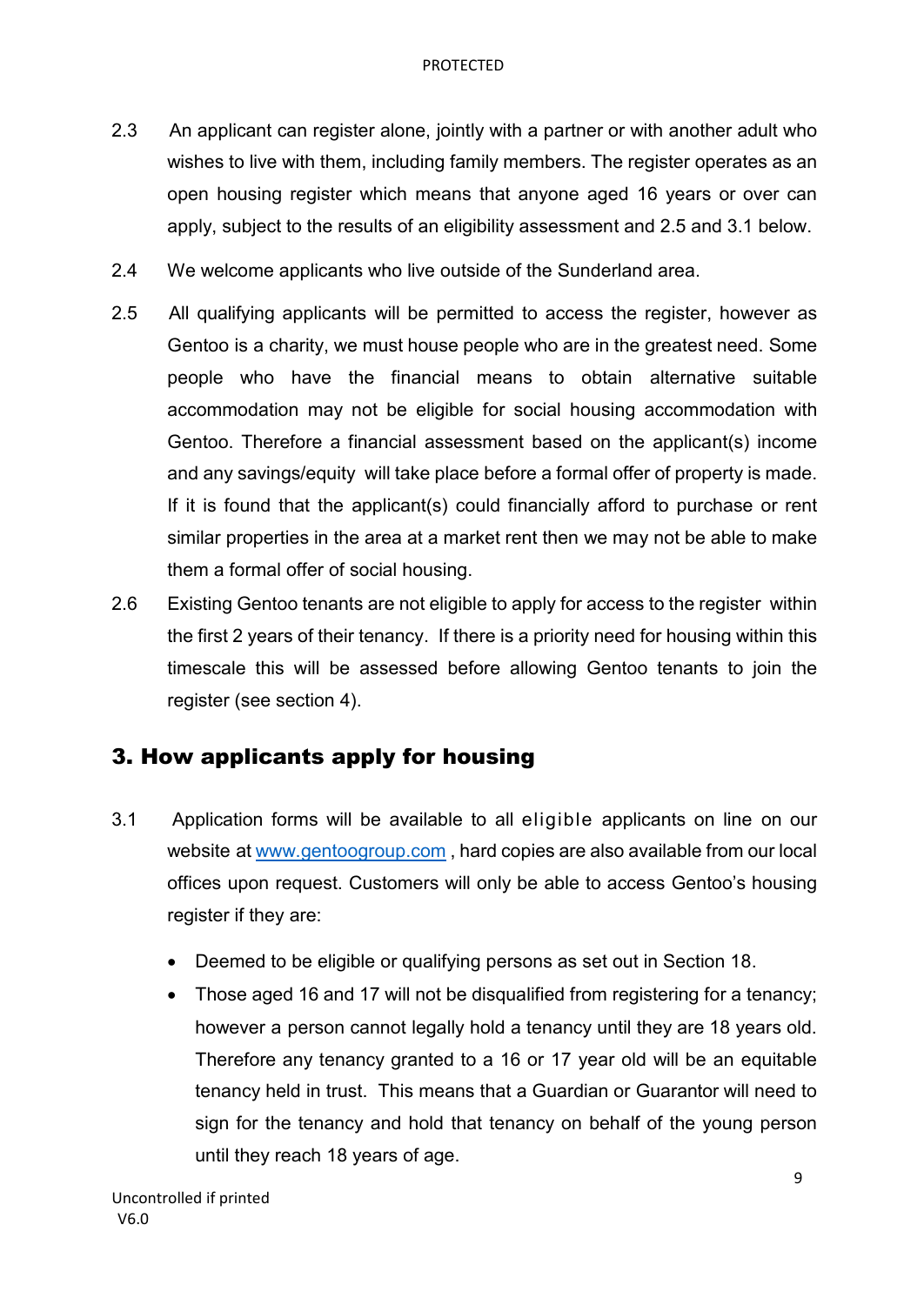- 3.2 The application form will require the customer to supply information in respect of:
	- Themselves and those they wish to share a home with
	- Their housing history
	- Their housing needs property quides providing information on supply and demand for properties can be found on Gentoo's website and at Gentoo's offices
	- Any support needs including disabilities
	- Their financial circumstances, this includes income and details of any equity in any property or savings
	- Offending history/criminal convictions
	- Immigration status
	- Details of any family connection with employees, Board and Committee **Members**

The information supplied coupled with appropriate additional enquiries and information, will be used to determine whether the applicant is eligible, or whether their application needs to be suspended (See Section 19).

- 3.3 Customers will be placed in a band, which is appropriate to their current circumstances and need, as set out in Appendix 1. The Scheme has four bands into which all registered applications will be categorised. The different bands distinguish between applicants who need to move from an area that is being developed or renewed by Gentoo, those who have an urgent or statutory need to move, those with a recognised priority need, and those who have general need and wish to move due to choice or are an out of city applicant.
- 3.4 The Bands are as follows:
	- Band 1+: (Gentoo) Renewal
	- Band 1: Statutory or Urgent Housing Need
	- Band 2: Priority Housing Need
	- Band 3: General Needs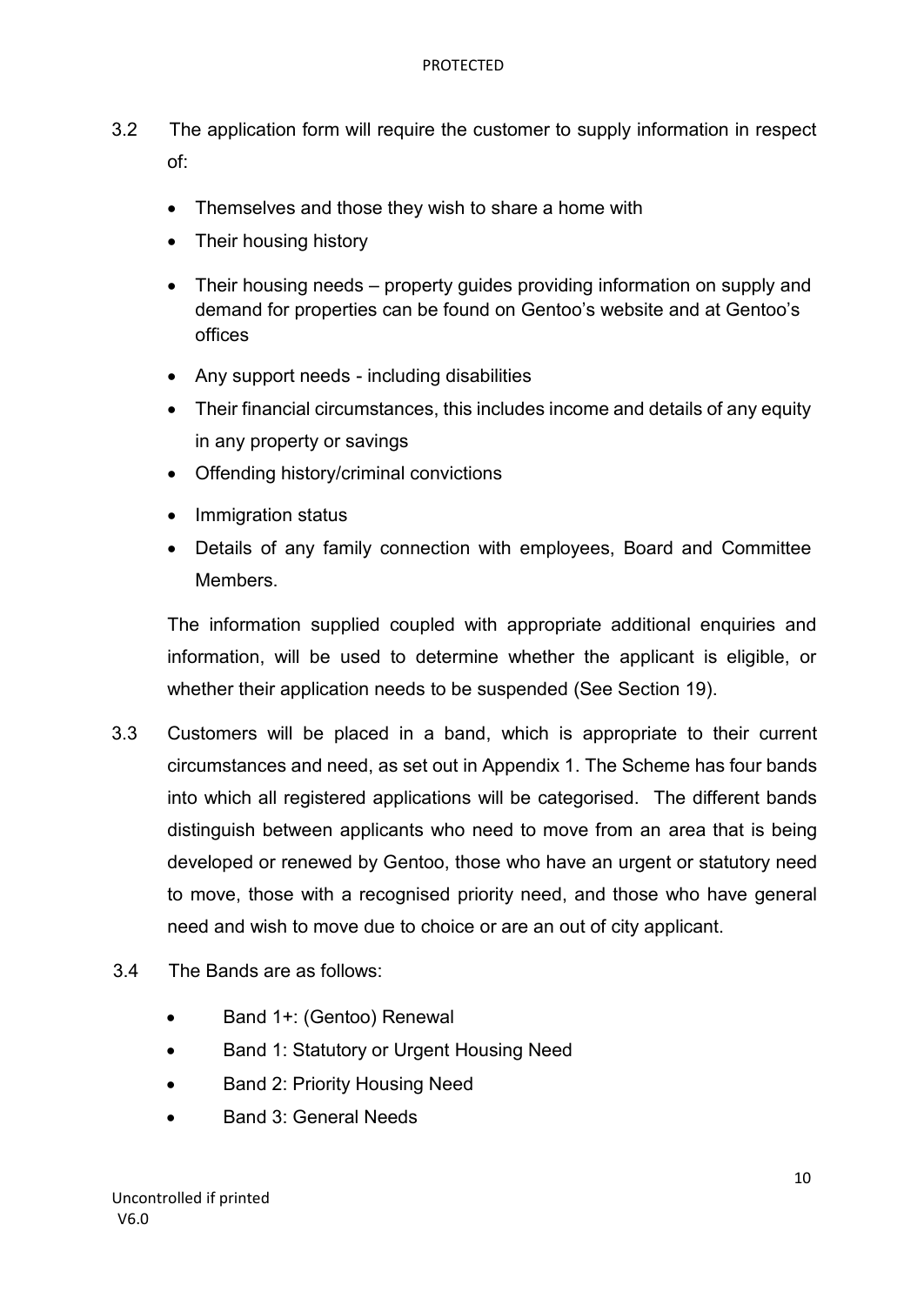- 3.5 We will review an applicant's band status on a regular basis to assess whether circumstances have changed and ensure they are effectively accessing the register. The minimum frequencies within which reviews will be carried out are detailed below:
	- **Band 1+: Renewal Area** Priority given for 12 weeks. A review will be carried out at the end of the 12 week period.
	- **Band 1: Urgent Housing Need** Priority given for 12 weeks. A review will be carried out at the end of the 12 week period. If the applicant refuses 3 offers which are deemed to be reasonable after reviewing suitability, their priority status for housing may be removed and the application will be placed into Band 3 only (General Needs). However, where the priority is awarded by Sunderland City Council, under the nominations agreement, the applicant will receive one reasonable offer and then priority status may be removed. Applicants have a right to request a review of the decision to refuse to extend band status.
	- **Band 2: Priority Housing Need** Priority given for 12 weeks. A review will be carried out at the end of the 12 week period. If the applicant refuses 3 offers which are deemed to be reasonable after reviewing suitability, their priority status for housing may be removed and the application will be placed into Band 3 only (General Needs). However, where the priority is awarded by Sunderland City Council, under the nominations agreement, the applicant will receive 3 reasonable offers and then priority status may be removed. Applicants have a right to request a review of the decision to refuse to extend band status.
	- **Band 3: General Needs All other applicants**, including all out of city applicants, will be placed into this Band. A review of the register will be carried out annually.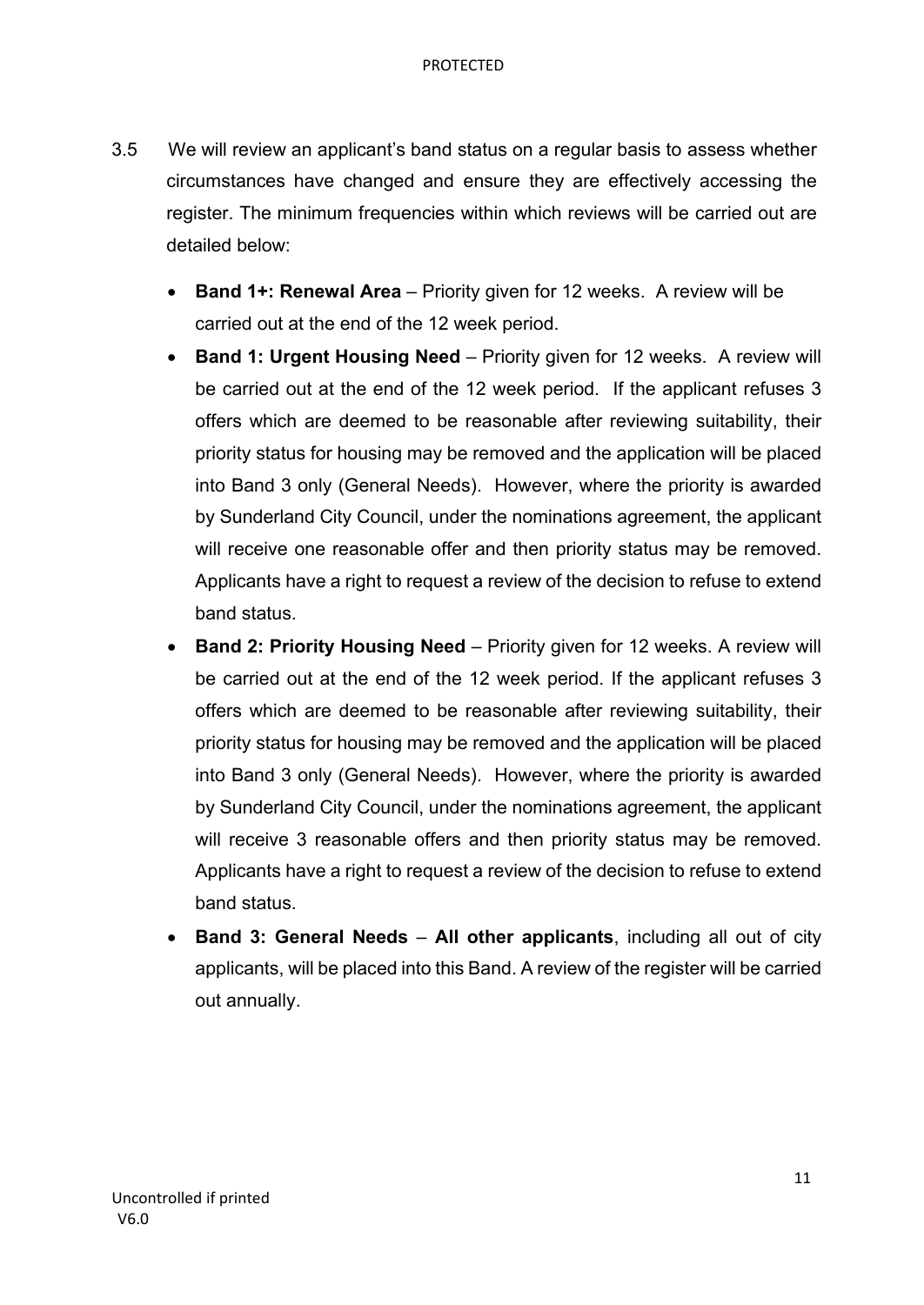- 3.6 For applicants in Bands 1+, 1 and 2 who have not engaged in the bidding process, Gentoo may introduce supported bidding (see Section 5.2) and offer the applicant extra support with the process.
- 3.7 Where there are joint access arrangements to children, only the parent with primary care of a child should qualify for a family home. Primary care is based on individual merits, but takes into account:
	- Receipt of Child Benefit
	- Court Orders
	- Percentage of time spent caring for child(ren)
	- Regularity and permanence of arrangement.

When a customer does not have primary care of dependent child, but shares care, either as a result of a court order or an informal arrangement, we will consider their circumstances on a case by case basis.

- 3.8 If an applicant says there is a mobility and/or disability, we may carry out an assessment to see how well the person is managing in their current accommodation. We may need an occupational therapist or support coordinator's (Wellbeing) advice to ensure the best use of accommodation to meet the person's needs. If we need to take account of medical advice, we may require the person to provide evidence from health or social care professionals who have direct knowledge of their condition. Further details regarding this can be found in Appendix 3.
- 3.9 Customers are required to inform Gentoo if they have any changes in their circumstances, which may affect their application.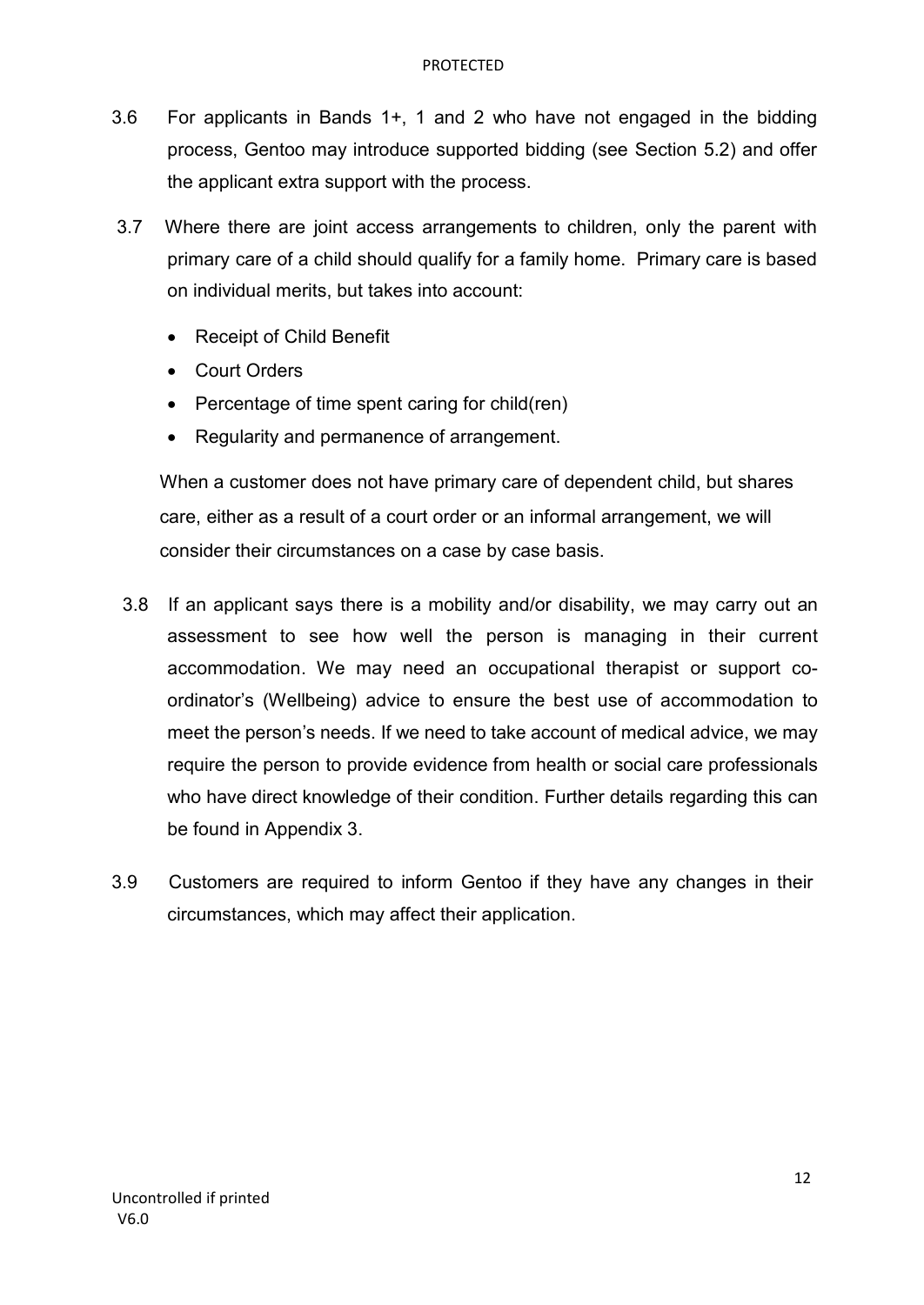3.10 Where an applicant, or a third party acting for the applicant, knowingly or recklessly provides false information which leads to the granting of a tenancy, Gentoo can seek possession of the property under Ground 17 of Schedule 2 to the Housing Act 1988. Where Gentoo has provided a tenancy working with a Local Authority (for example, via nominations), that local housing authority may take legal action (Section 171 of the Housing Act 1996). Anyone found guilty of such an offence may be fined up to £5,000 and could lose the tenancy if they have been re-housed as a result of providing false information or deliberately withholding information.

### 4. Registration

4.1 Eligible customers are always required to complete a registration form. Having received an application, it will be checked for eligibility (see Section 18) and unless the application is deemed as ineligible or requires additional investigation (e.g. confirmation of immigration status) it will be registered within 24 hours if submitted via a paper application form or immediately if customer(s) complete online. Once an application is registered, the customer will be sent a letter or email confirming their date of registration, which Band they have been placed into and where a paper based application form has been completed, customers will also be sent a registration user name and password which will allow them to place a bid for properties online. Following successful registration customers can bid for properties via the on-line lettings system.

Where a customer has indicated a priority need for housing we will begin the assessment process to see if the customer meets the criteria for a priority band and carry out the applicable evidence checks, for example mobility assessment.

Following assessment the priority band decision will be communicated to the customer who has the right to request a review of the decision (see Section 21).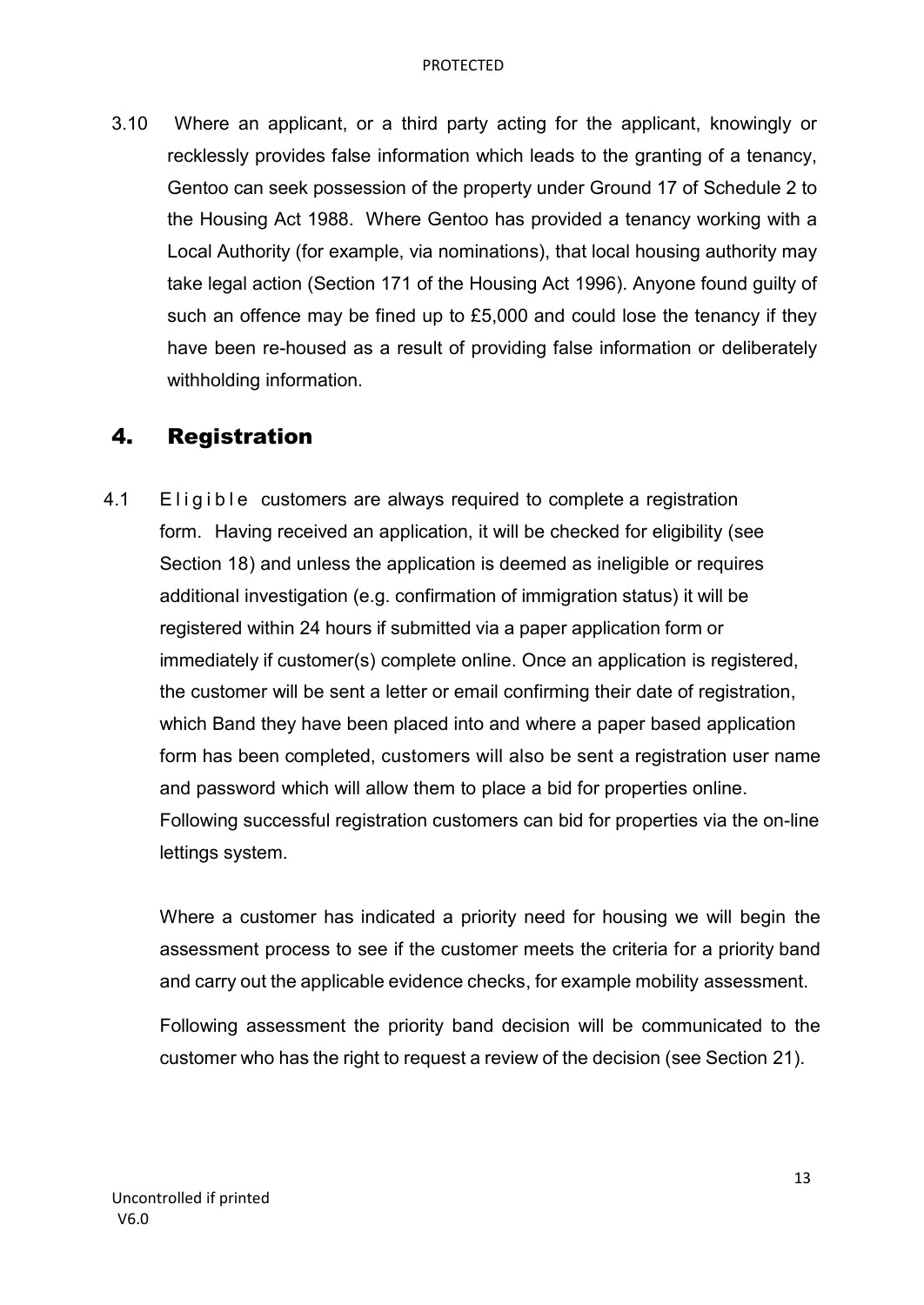4.2 Registrations will be reviewed on a regular basis (see section 3.5). Customers will be contacted to enquire if they wish to remain on the register. If they fail to reply, they will be removed from the register and advised in writing of this action.

### 5. Supporting vulnerable applicants

- 5.1 Gentoo recognises that some applicants may experience difficulty in initially participating in the register, and engaging on a long term basis, until an appropriate outcome is reached. We will support applicants who experience such difficulties.
- 5.2 Supported bidding is the name of the process by which Gentoo staff will match properties to suitable applicants and place bids on behalf of an applicant. Supported bidding will only be used in the following circumstances:
	- For vulnerable applicants who need extra support in the bidding process.
	- Where an applicant has been assessed and placed into the Urgent, Priority or Renewal bands and fails to engage in the bidding process, a review of their circumstances will be carried out and supported bidding may be introduced.
- 5.3 To ensure this objective is achieved, partnership arrangements will be developed and maintained with statutory and non-statutory agencies that support, advise and advocate for this client group within the community. Family members and close friends may also support the applicant. Gentoo will assist by adding supported bids specified by other agencies or the customer.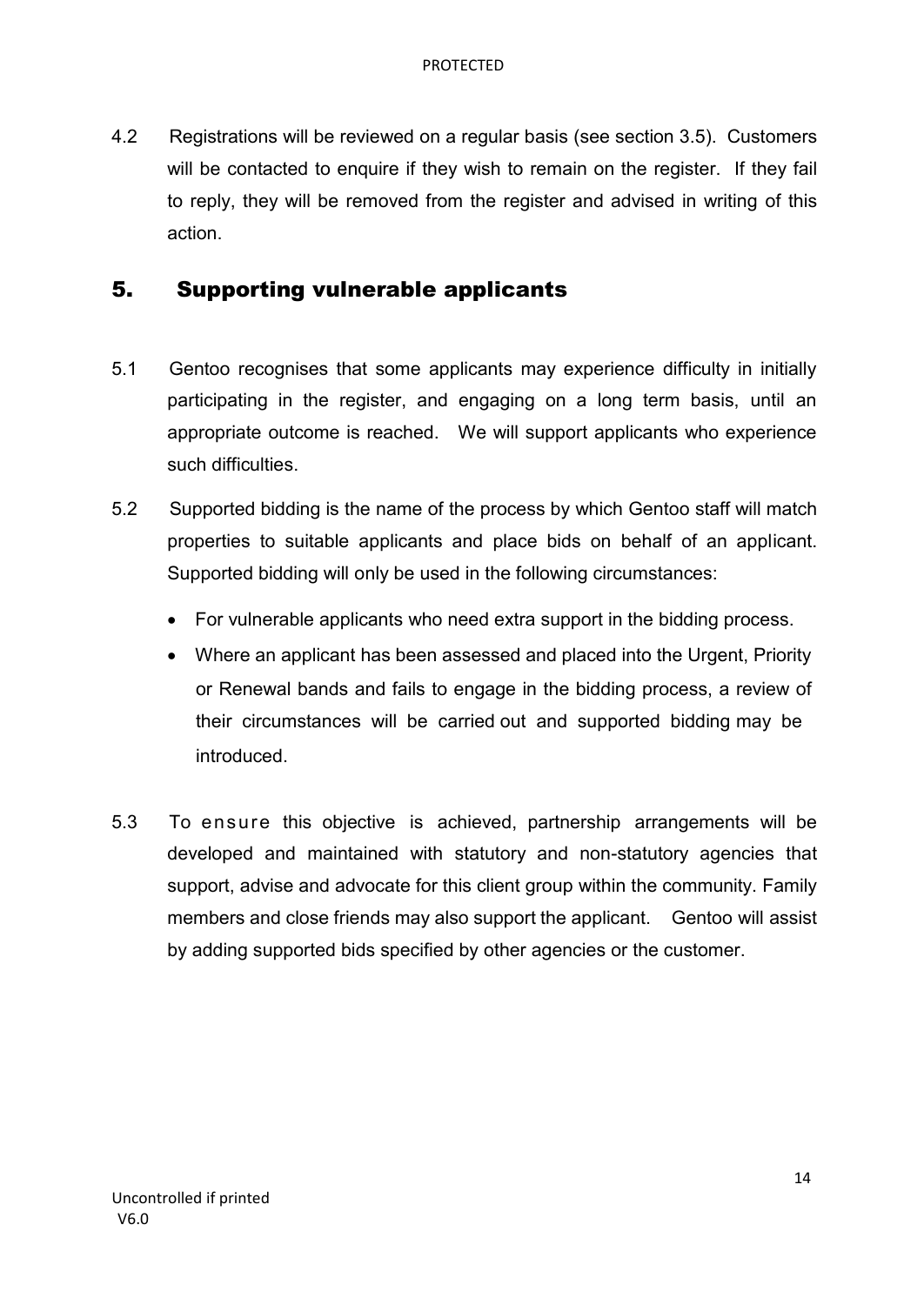## 6. Labelling the property

- 6.1 A property label will be attached to each property advert. The label gives information on the accommodation and the type of customer that would be best suited to the property. This takes into consideration factors including the type of property and the surrounding community. Information may include:
	- The minimum and maximum number of people who could be accommodated in the property.
	- Any age restrictions for example, 60 years+ for a bungalow, or children in upper flats or flats with communal area
	- Any pet ownership restrictions.
	- Any adaptations (for example walk-in shower) which will make the property suitable for someone with specific needs or requirements.
	- Any Flexible Lets criteria.

### 7. Reflecting housing need

7.1 Customers will assess their own housing requirements and become actively involved in identifying a property that suits them. We will provide consistent and realistic advice about housing options to all people seeking a new home.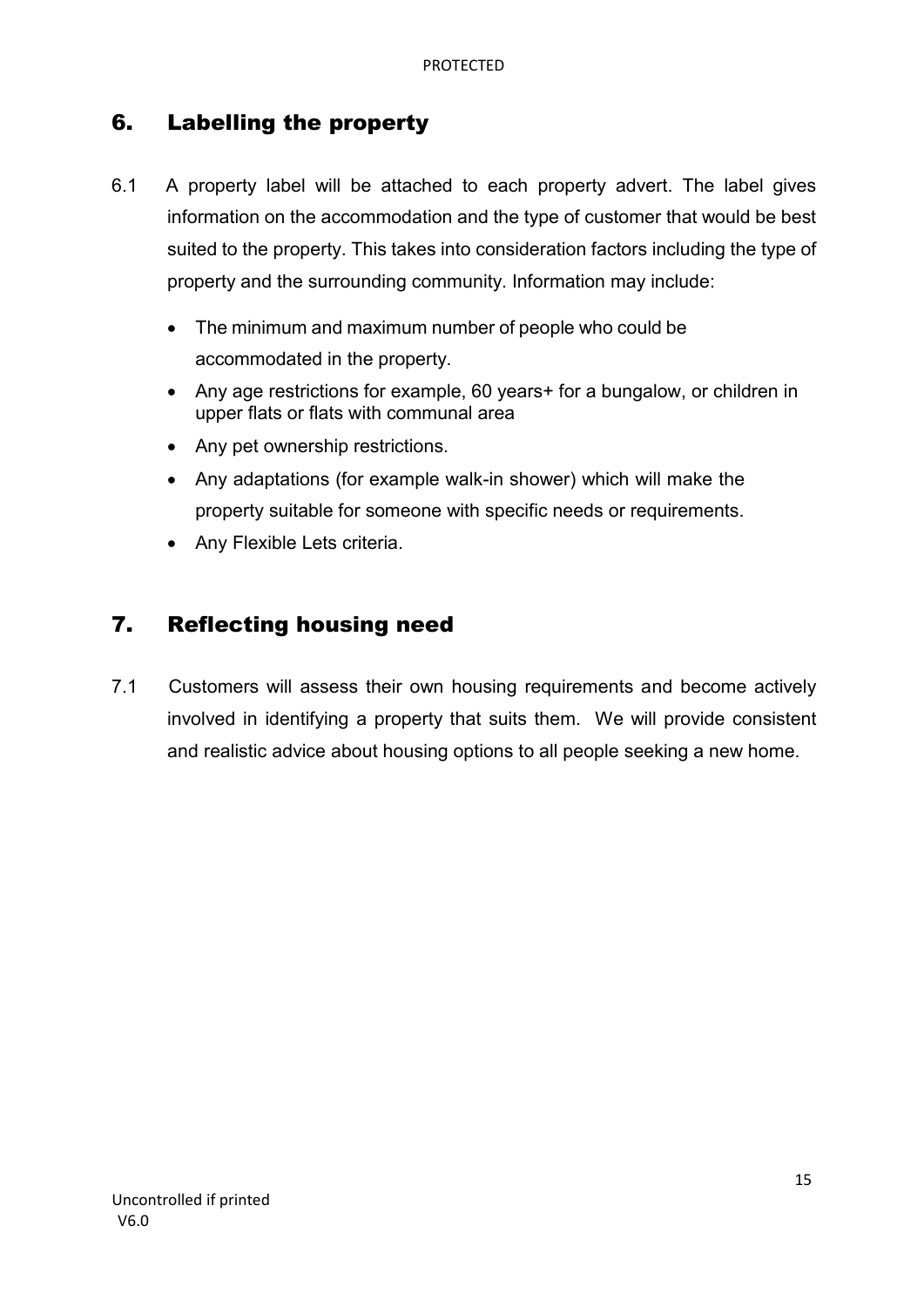## 8. Nominations

8.1 Gentoo has in place a nominations agreement with Sunderland City Council, South Tyneside Council, Durham County Council, Northumberland County Council and Middlesbrough Council This means that a proportion of our void (empty) properties will be let to applicants referred from the relevant Council's waiting list, together with people deemed to be homeless or in statutory housing need. Those applicants will be placed in the appropriate Band (See Section 3.4 and Appendix 1) and can then express an interest in properties.

### 9. Exceptional circumstances

9.1 All properties managed by Gentoo will be advertised unless a property needs to be used for exceptional circumstances. Under exceptional circumstances Gentoo may deem it necessary to act outside of the allocations scheme. This will be to address an unforeseen need or situation that cannot be resolved reasonably within the banding criteria. For example, a fire, flood, major incident or extra care allocation. A Head of Operations or above will approve any exceptional circumstances. Where this occurs, records will be kept of why the allocation took place.

## 10. Advertising

- 10.1 Void properties will be advertised by Gentoo on a weekly basis. Within each weekly advert cycle, an applicant can make a maximum of 5 bids.
- 10.2 At the end of the advertising cycle, Gentoo will prepare for each property a list of customers who have made a bid for that property. The table below shows how we will create each list to identify the successful applicant.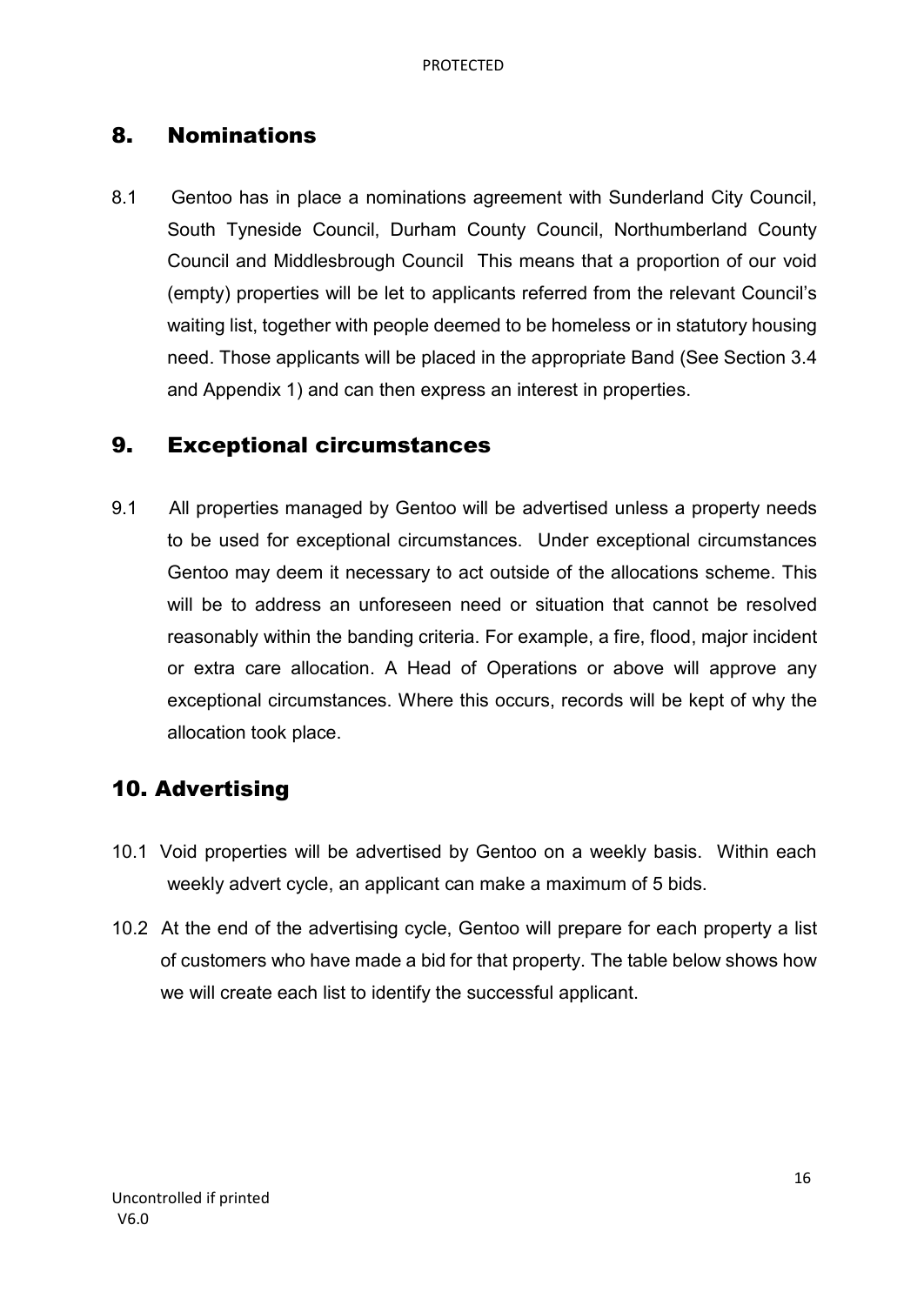| <b>Band</b>      | <b>Listed by:</b>                               |
|------------------|-------------------------------------------------|
|                  | • Matching the property label criteria          |
| 1+: Gentoo       | • Date and time accepted into the Renewal band  |
| Renewal          | • Date and time application was received        |
|                  | • Matching the property label criteria          |
| 1: Urgent        | • Date and time accepted into the Urgent band   |
|                  | Date and time application was received          |
|                  | • Matching the property label criteria          |
| 2: Priority      | • Date and time accepted into the Priority band |
|                  | • Date and time application was received        |
|                  | • Matching the property label criteria          |
| 3: General Needs | • Date and time application was received        |

In the exceptional instances where the date and time the application is received is the same for one or more customers the deciding factor on the allocation shortlist will be the application number (earliest would secure the property).

- 10.3 Following the shortlist process, customers will be invited to a viewing based on shortlist/ranking order. Where the customer is vulnerable, Gentoo will contact them to arrange a viewing if required. Where the customer fails to attend a viewing, they may be bypassed on the property shortlist. Gentoo reserve the right to hold 'block' viewings, and will inform the customer if this is the case. All viewings will be carried out in accordance with safe systems of work.
- 10.4 After the viewing, an initial offer is made to the customer who is highest ranking, subject to offer checks. The customer will have 48 hours to decide if they wish to accept the initial offer. Where the customer fails to respond within this timeframe, they may be bypassed on the property shortlist. If the initial offer is refused, the next ranked customer in descending order on the list will be offered the property, subject to checks as above. This process will continue until the list is exhausted.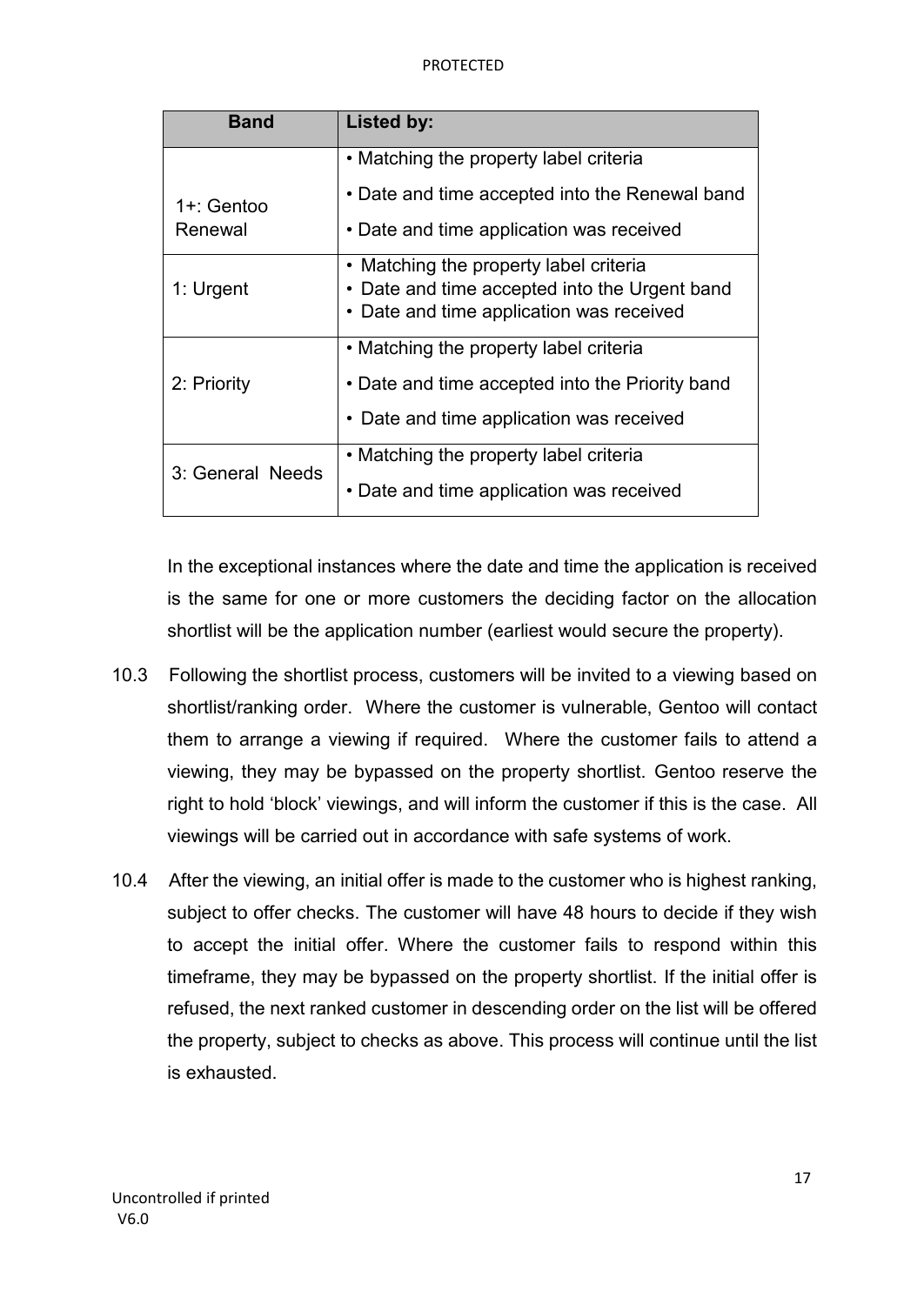10.5 If the initial offer is accepted, checks will be completed before any formal offer is made. Applicants will be checked to ensure that they are still eligible, qualify for an offer (See Section 23), meet Gentoo's charitable objectives (See Section 20), and would not be bypassed on a property shortlist (See above and Section 23.3). Before any formal offer of property is made, a home visit to the applicant may be made and checks made about their current conduct in their present accommodation, housing history, financial circumstances and potential support requirements. Where home visits are not practical, references or further information will be requested if appropriate. The applicant will also be required to provide evidence of their identity, income and any other relevant circumstances as outlined above and in Section 22, Section 23 and Section 24.

## 11. Flexible Lets Policy

- 11.1 On occasion, areas and/or types of properties can cause us some housing management difficulties due to high turnover and lack of demand. To help with these situations Gentoo have introduced Flexible Lets to assist us with the sustainability of those areas and/or make best use of specialist stock. Flexible Lets allow us to create bespoke property labels which can help us to attract for example specific customer demographics or create demand based on the criteria set within the specific policy.
- 11.2 All Flexible Lets will be devised to take into account:
	- Gentoo's charitable objectives
	- Different types of accommodation and demand within each area
	- Best use of housing stock
	- Not unduly disrupt Gentoo's ability to meet the housing need of Sunderland
	- Be fair, not unlawfully discriminate and meet the requirements of the appropriate Regulator.
- 11.3 Gentoo's area management teams and Tenant Community Voice groups have approved the Flexible Let policies and they are subject to Gentoo's governance process.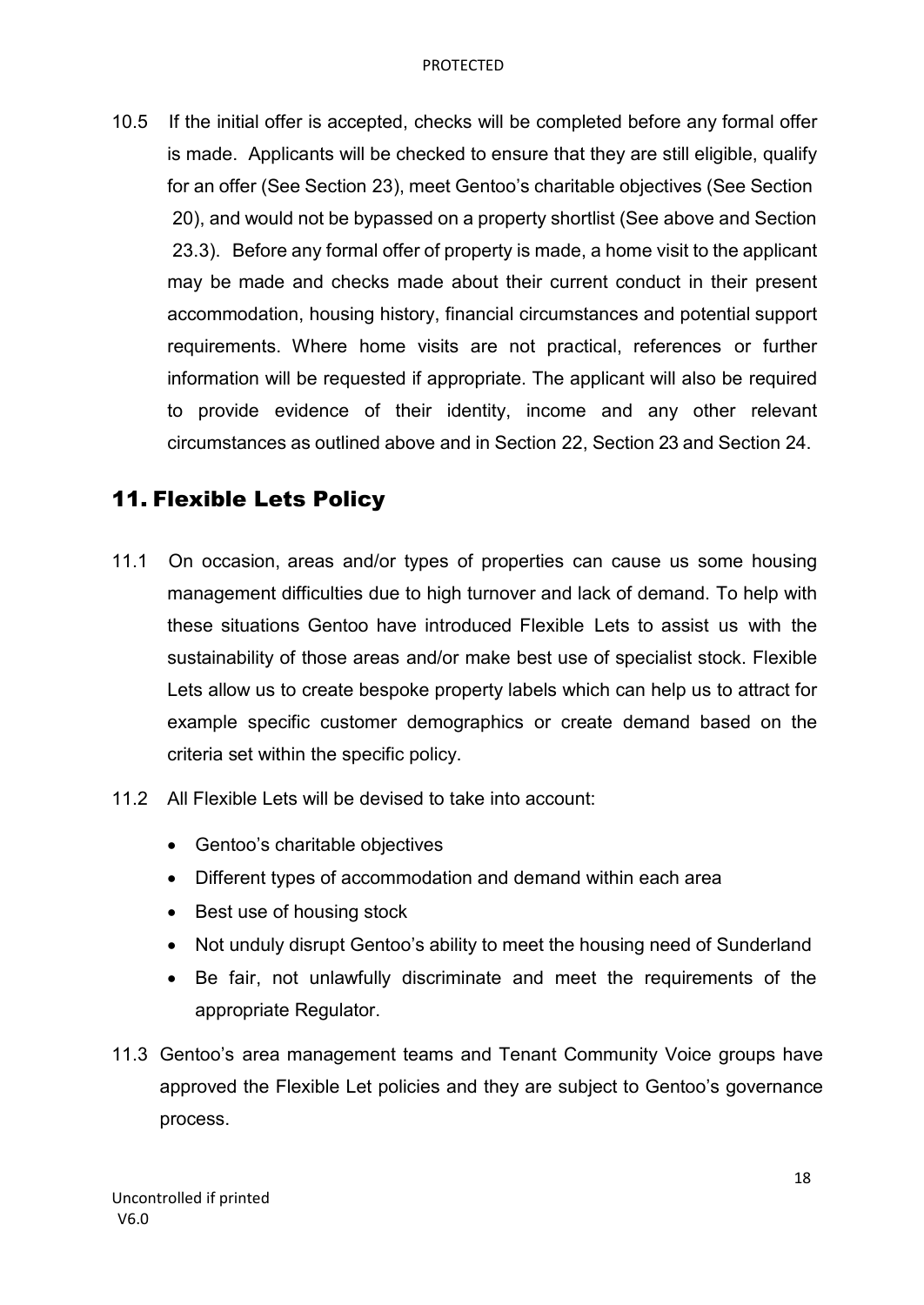## 12. Extra Care housing and Supported Housing Schemes

12.1 The term 'Accommodation with Care or Support' refers to housing specifically designed for people with a care and/or support need which enables them to live independently in their own home, with access to care or support tailored to meet their needs.

Due to the special nature of this type of accommodation, Extra Care and Supported Housing Schemes will be let via the exceptional circumstances route (see Section 9), and we will work in conjunction with Sunderland City Council to allocate these properties.

This does not include sheltered housing or accommodation used to prevent homelessness.

## 13. New build properties

13.1 New build properties will be prioritised by date of registration and label criteria only and are not subject to banding priority. This means that new build properties will be open to all eligible applicants, allowing us to maximise the opportunity for meeting housing needs that the additional supply of new housing in the City offers. It is also more likely to encourage churn of existing stock, thereby increasing stock availability.

### 14. Armed Forces

14.1 Gentoo has signed up to the Armed Forces Covenant. This means we will work with Sunderland City Council and the applicant to support those leaving HM Forces to find suitable accommodation.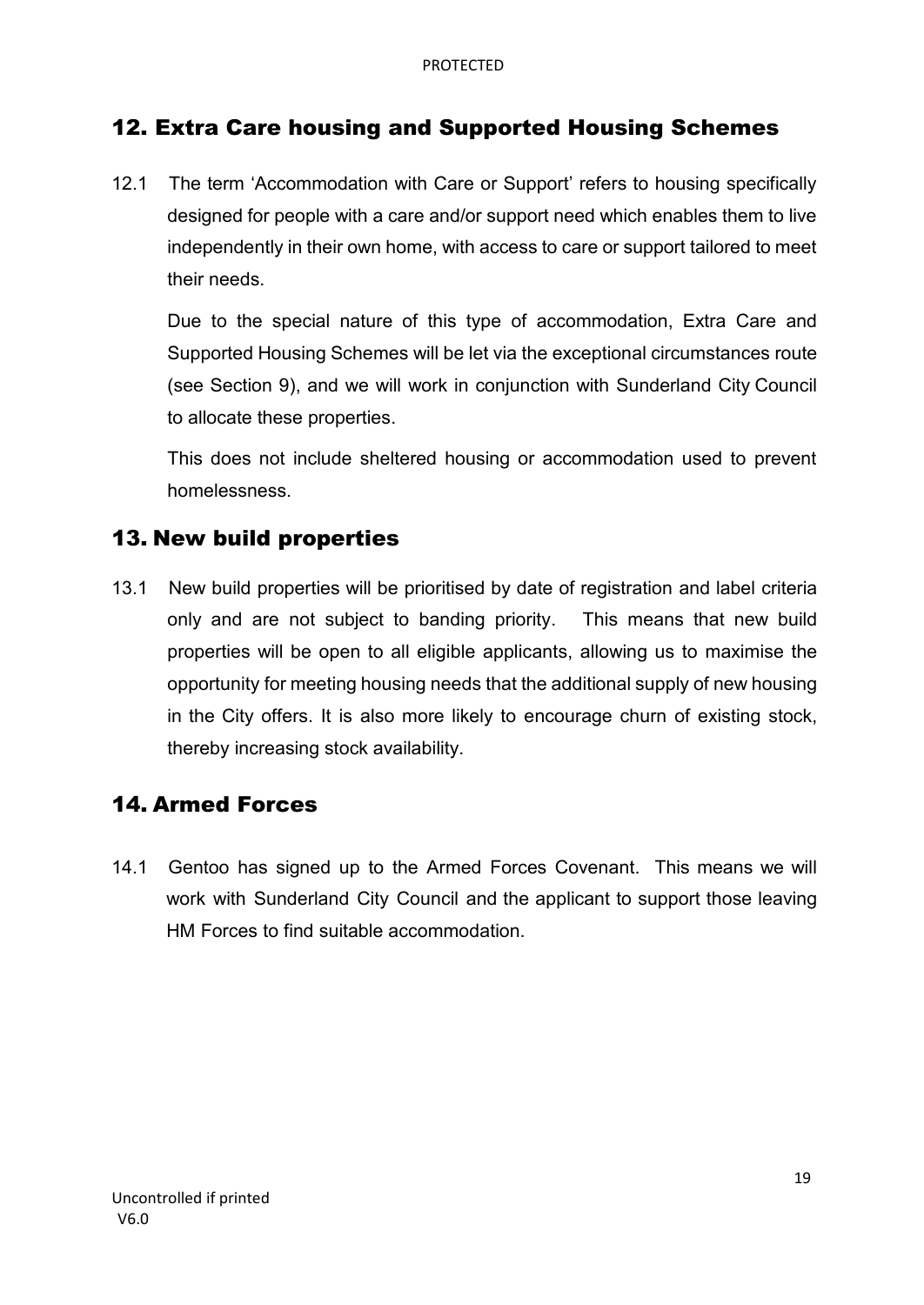### 15. Owner occupiers and private rented tenants

- 15.1 Our register is open to customers from all tenures. However, Gentoo is a Charity, therefore we are normally only able to help people who are in the greatest need. As a result, some applicants who have the financial means to obtain suitable alternative accommodation may not be eligible for social housing accommodation with Gentoo.
- 15.2 A financial assessment will be completed by Gentoo before any formal offer is made. This assessment will cover income, outgoings and any equity and savings levels. It will take into account the local housing market. If the applicant could financially afford to purchase, or pay market rent on, a similar property in the area suitable for their housing needs, Gentoo may not be able to make a formal offer of social housing accommodation to them. However, we will provide advice with regards to suitable alternative accommodation.

## 16. Applicants moving to take up an employment opportunity ('keyworkers')

16.1 Gentoo recognise the importance of attracting key workers into the city; our Policy allows us to provide some degree of priority to help essential workers moving to the area to find permanent, secure accommodation. Keyworkers are defined as those people that provide essential services necessary for the continued economic growth in Sunderland, and those who fill skill shortages within the city. An applicant will have received an offer of key worker employment within the city. Gentoo will require the provision of appropriate written evidence/proof from the employer.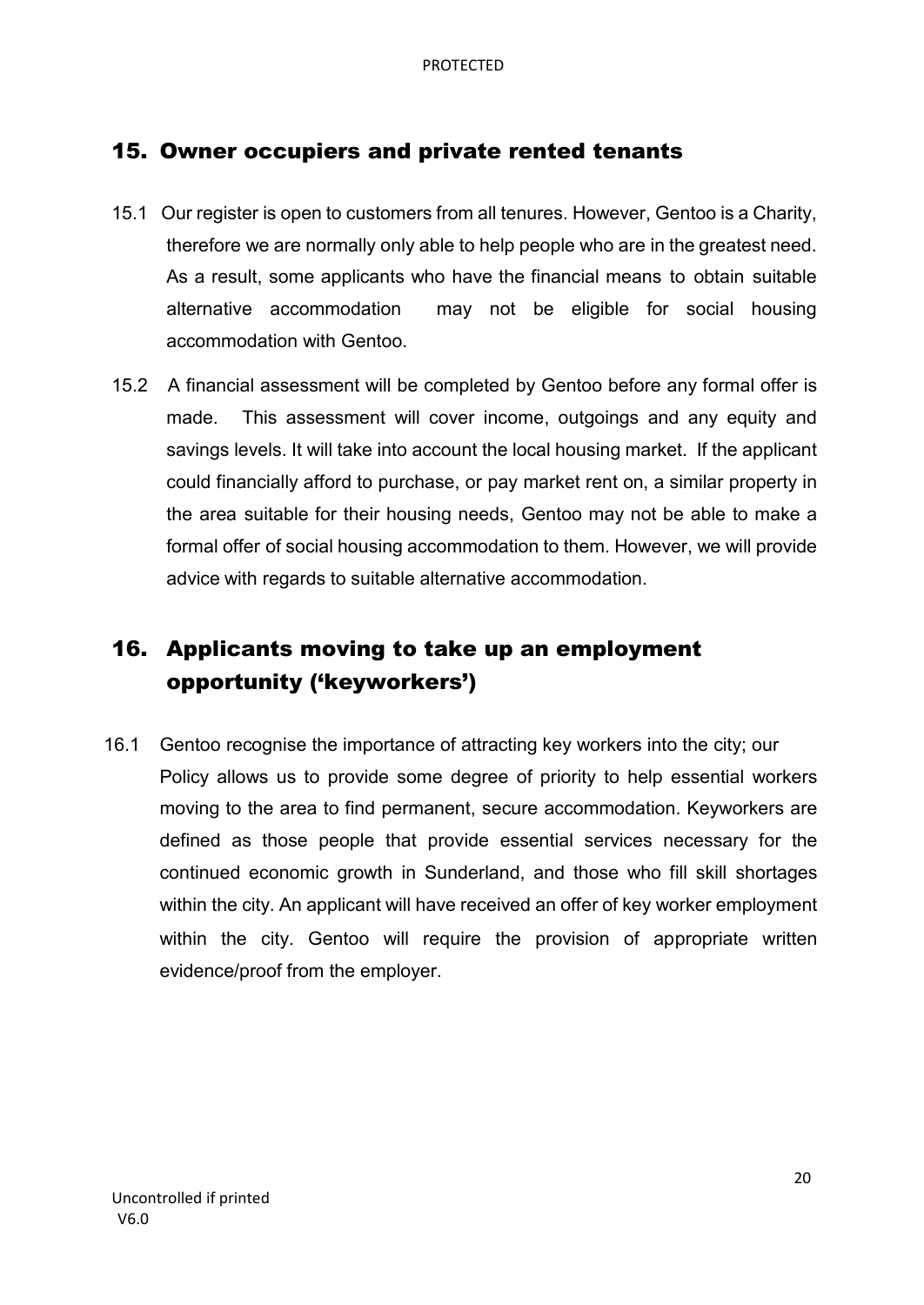## 17. Children in upper flats/apartments or flats/apartments with an internal communal area

17.1 Existing Gentoo tenants with a child or children, living in an upper flat/apartment or flat/apartment with an internal communal area may be awarded a priority banding (see Appendix 1).

## 18. Eligible applicants

18.1 Gentoo will apply the criteria set out in the Housing Act 1996 (as amended) and any associated Regulations or other relevant legislation in determining who is eligible for addition to the register. Once accepted as an eligible applicant, eligibility will be checked again at the offer stage.

## 19. Suspension

- 19.1 Gentoo has in place a Suspension Policy, which means we may suspend an applicant from the register for a pre-defined period of time, after which it is subject to review. During this time, they will not be able to bid for a property.
- 19.2 We may suspend an applicant in the following circumstances:
	- Unacceptable behaviour, which would justify possession proceedings
	- Breach of tenancy agreement or covenant
	- If further investigation is required to process an application.
- 19.3 Where an applicant is suspended Gentoo will write to the customer informing them of the suspension, reasons for our decision, and how they may resolve the situation. The customer has the right to request a review of the decision.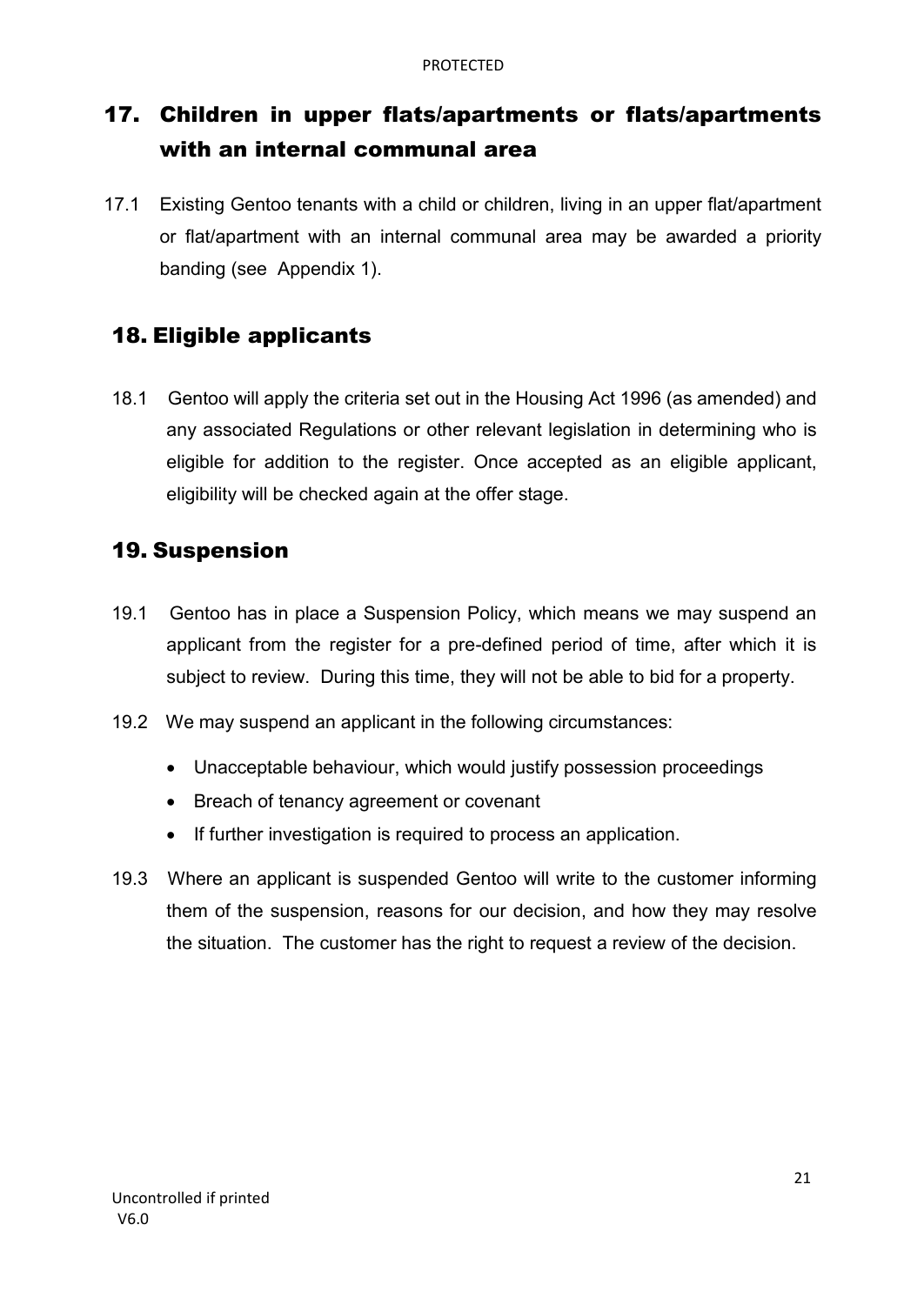## 20. Charitable Objectives

- 20.1 As set out in Section 1.6 Gentoo can normally only offer housing to particular groups. Because circumstances can change over time, the test as to whether Gentoo can offer an applicant a property based on our charitable objectives, will be conducted at the point of initial offer.
- 20.2 In exceptional circumstances, and with reference to our Rules, the law and good governance, Gentoo may offer accommodation to applicants who do not meet our charitable objectives, where this does not prejudice our status as a charity.

### 21. Applicant's right to information and review

- 21.1 An applicant has the right to request that Gentoo provide them with such general information that will allow them to assess:
	- How the application is likely to be treated under the policy
	- Whether the housing appropriate to their needs is likely to be made available and if so, how long it is likely to be before such accommodation may be offered.
- 21.2 An applicant has a right, on request, to be informed of any decision about the facts of their case which has been or is likely to be taken into account in considering whether to make an application.
- 21.3 Applicants have a right to ask for a review of any notified decision, including:
	- Eligibility
	- Suspension
	- Bypass
	- Cancellation of application for example following review.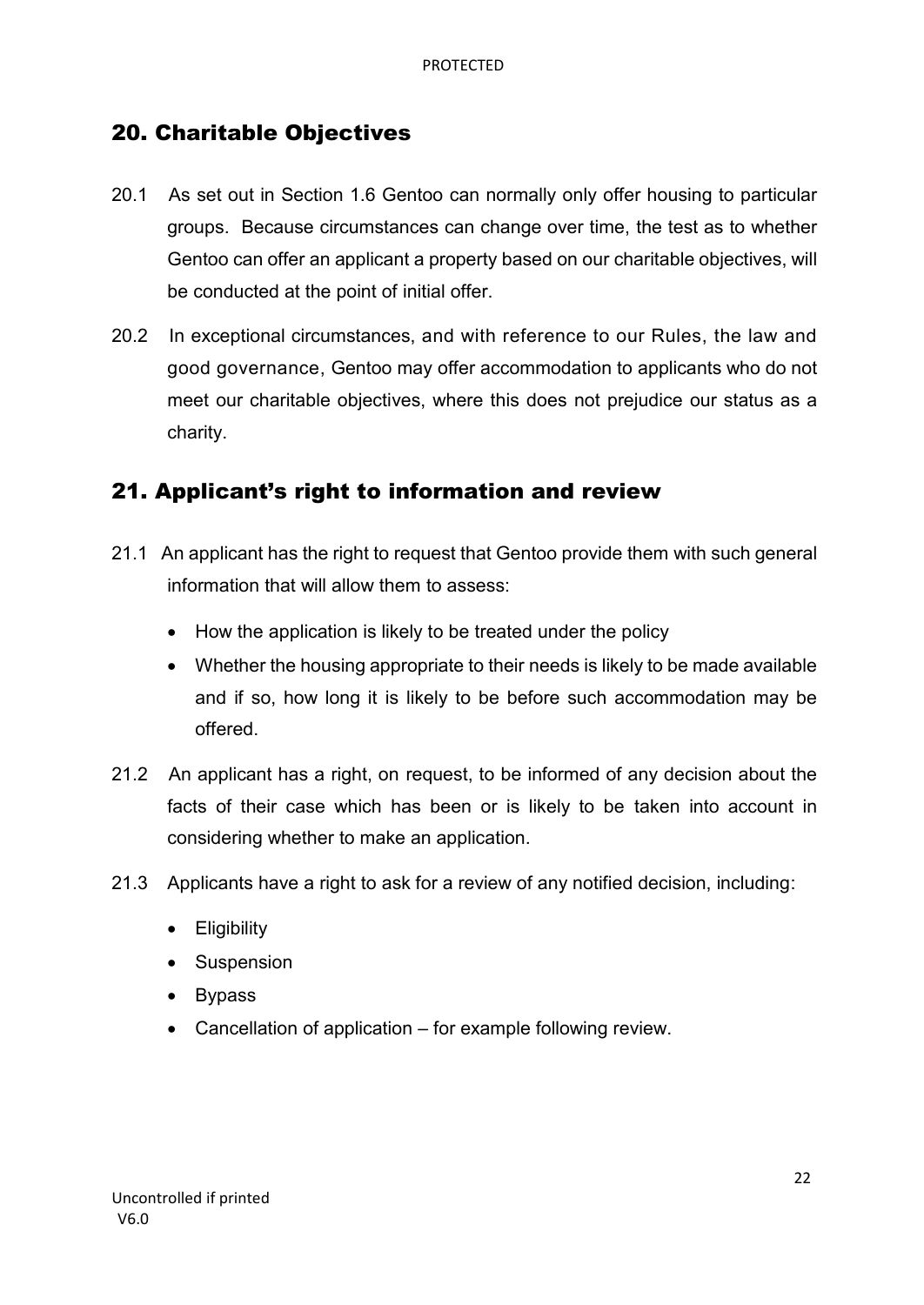- 21.4 Applicants also have the right to ask for a review of any decision about the facts of their case which has been, or is likely to be, taken into account when considering whether to make an allocation to them.
- 21.5 When a response to a request for general information (Section 21.1), or a review request of any of the decisions in section 21.3 is made, the applicant will be sent a written notification/acknowledgement within 7 days of the request to their last provided correspondence address, or where no address is provided, the letter will be available for collection at a Gentoo housing office (this will be classed as Gentoo having notified the applicant).
- 21.6 Written notification will not be sent when an applicant has been correctly bypassed:
	- For the same reason and have already been written to
	- Where applicant has failed to attend a viewing or respond to an offer of property
	- For a reason that was set out in the property advert or Flexible Let Policies.
- 21.7 Written notifications will outline what decision has been made and why and inform the applicant they have a right to review. The review request must be made in writing to the address in the notification within 21 days of the notification being issued. Review requests received outside of this timescale may be accepted in exceptional circumstances only. Applicants can designate a representative to deal with the review on their behalf, it is recommended that applicants outline what decision they wish to be reviewed, why and provide any supporting information.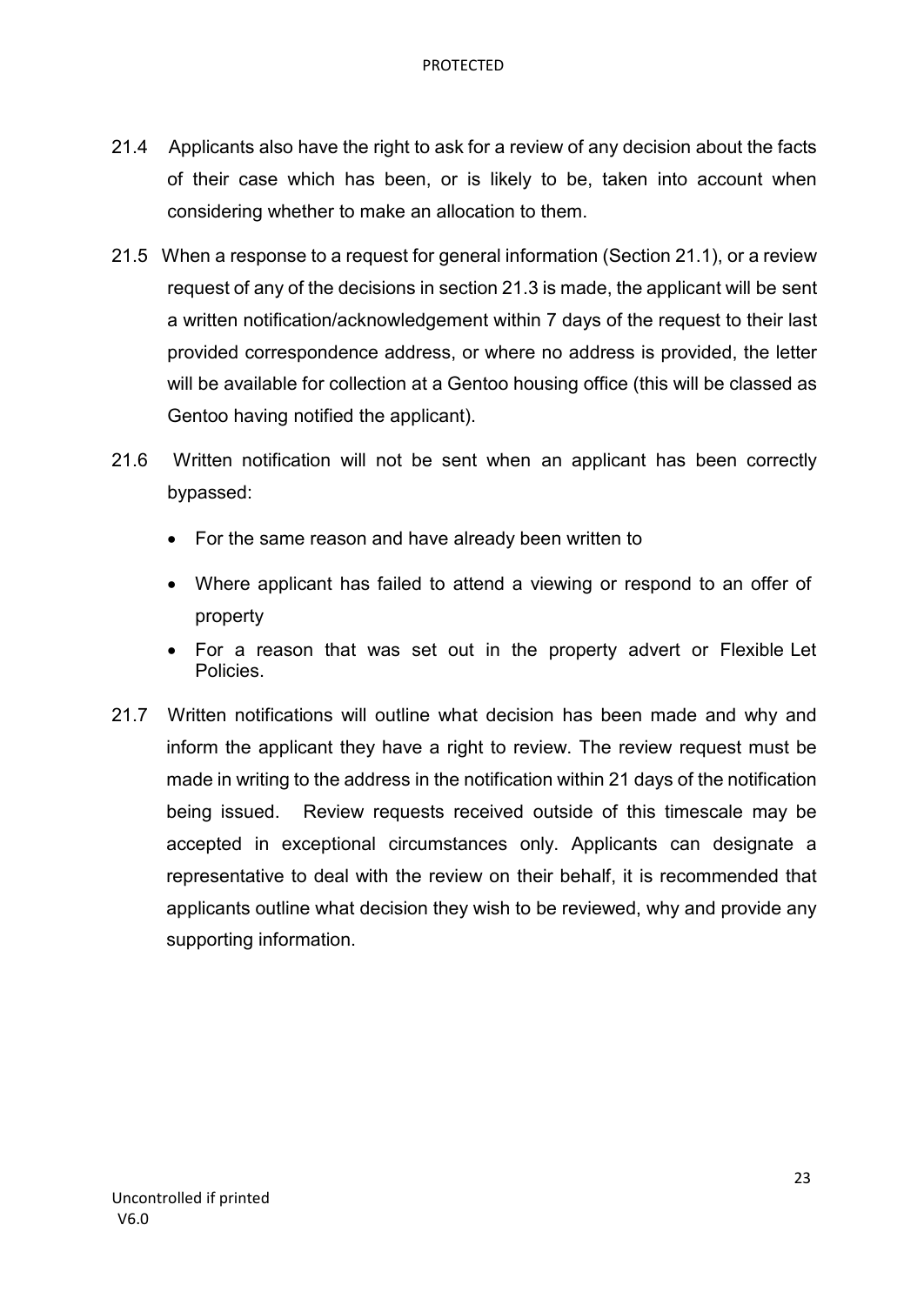- 21.8 Upon receipt of the review request, the applicant will be written to and notified:
	- That he or she or their representative may make representations in writing to Gentoo in connection with the review;
	- Of the procedure to be followed in connection with the review; and
	- The timescales in which a decision may be made.

Gentoo will aim to complete a review within 8 weeks of making the request. The reviewing officer may request further information to enable a decision to be made.

- 21.9 The review will be decided by an officer who was not involved in the original decision, (Head of Operations/Service or higher). The review will result in written notification within 7 days explaining the outcome of the review, and if the decision is upheld, the reasons for it.
- 21.10 In the case of reviews regarding bypassing, the property will not be held pending the outcome of the review. If the review subsequently finds that an applicant was incorrectly bypassed, they may be offered a direct allocation of a Suitable alternative property as deemed appropriate by Gentoo through the exceptional circumstances route.
- 21.11 Applicants also have the opportunity to complain about the service provided by Gentoo. Further information can be found in Gentoo's Complaints Policy.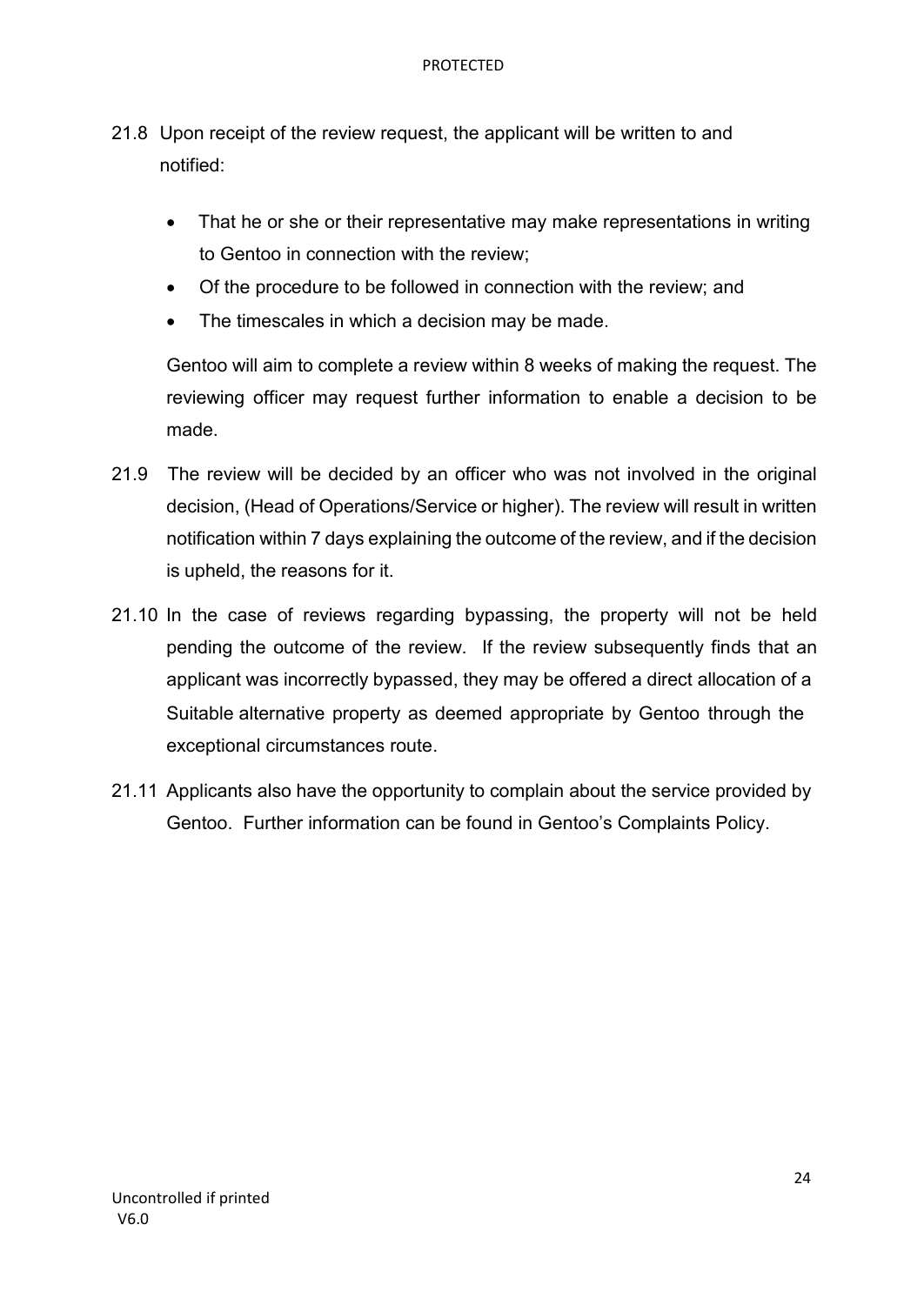## 22. Cancellations

22.1 An application will be cancelled if:

- In the opinion of Gentoo, they've been found to submit false statements or omit relevant information about their circumstances
- They have been re-housed into non-temporary accommodation via social housing provider, private landlord or local authority
- They are assigned a tenancy
- They are granted a succession of a tenancy
- They purchase, or part purchase, their own property e.g. Right to Buy, Shared Ownership
- They have carried out a mutual exchange
- The sole applicant has died
- They fail to respond to a Register review
- The applicant makes a request to cancel their application.

## 23. Offering accommodation

- 23.1 Gentoo will make an informal offer of accommodation subject to checks, unless the applicant has indicated that they are not interested in a property.
- 23.2 Gentoo will complete the following checks:
	- Needs assessment does the applicant need social housing, taking into account income, equity and the local housing market.
	- Affordability check can the applicant afford the property offered
	- Landlord or mortgage references
	- Police check, where appropriate
	- Debt to Gentoo this includes rent arrears, former tenant arrears, rechargeable repairs and/or court costs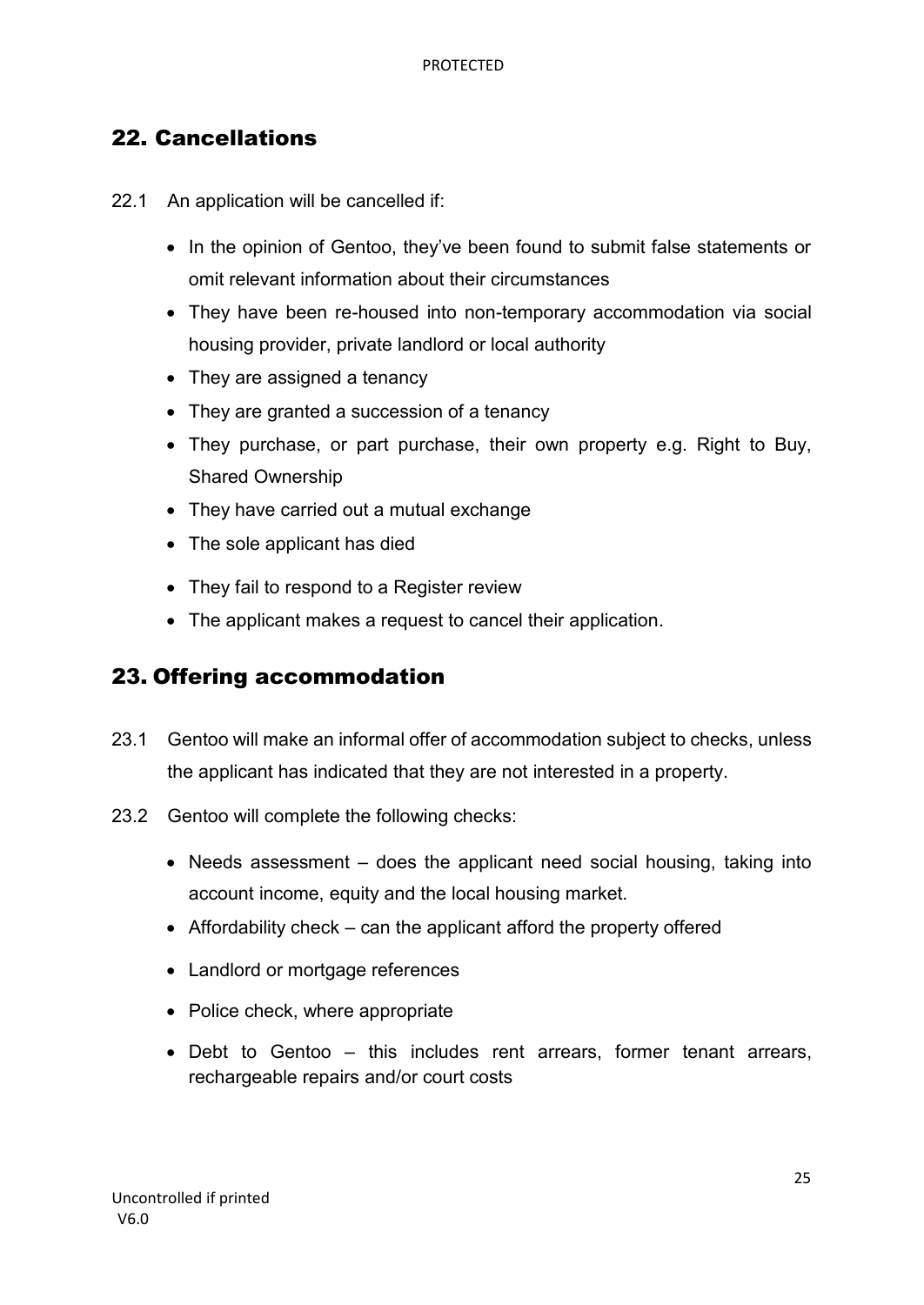- Streetwise (Gentoo's ASB case management system), where appropriate
- Overall review of application form
- Property inspection where appropriate
- 23.3 Should any of the above checks lead the Gentoo member of staff to believe the applicant would be unsuitable to be a tenant, they will not be formally offered the property. Gentoo reserves the right to withdraw an offer of property based on the financial assessment and will not allocate properties to those who cannot afford the property offered.
- 23.4 The customer will be informed in writing and will have the right to review the decision (see Section 21). The property will not be held while the review is taking place.
- 23.5 Where an offer is withdrawn, Gentoo will provide the applicant with the appropriate advice and assistance.

## 24. Sign up

- 24.1 When customers sign their tenancy agreement, they will be required to provide or complete:
	- Payment of a minimum of one week's rent
	- Housing Benefit/Universal Credit application and any associated information required
	- Confirmation of identity.
	- Proof of Right to Rent in the UK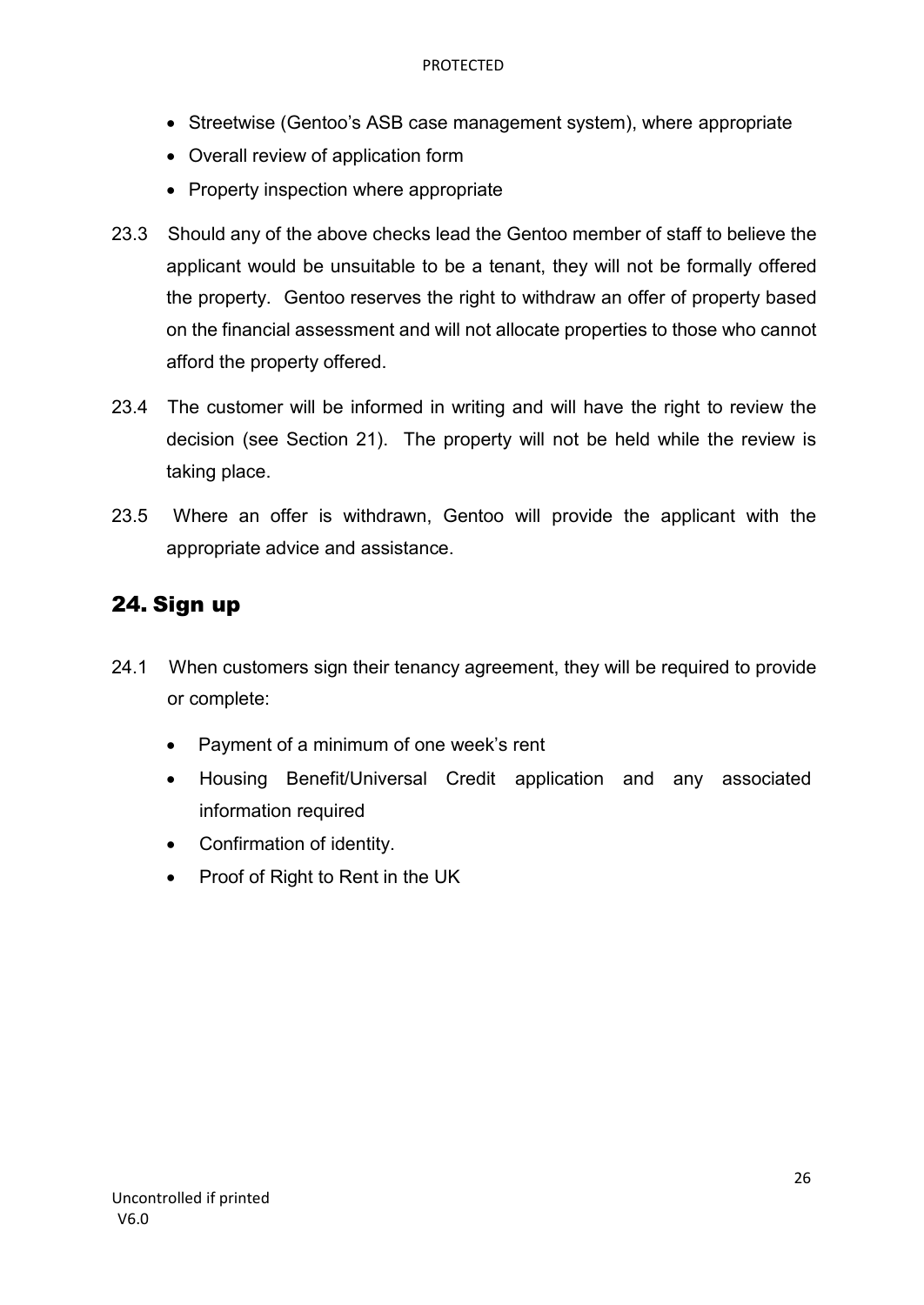- 24.2 Where the customer fails to provide or complete the above, Gentoo will be unable to proceed with the signing of the tenancy agreement and the applicant may be bypassed for that property.
- 24.3 Gentoo will ensure that all customers are provided with a welcome pack which provides information and advice about Gentoo services, contact details and other helpful information about their new home.
- 24.4 During the sign up discussion, the member of staff will go through the Tenancy Agreement and Tenant Handbook with the customer in detail to make them fully aware of their rights and responsibilities and answer any questions they may have. (This may be in electronic format).
- 24.5 Contact will be made with the tenant within the first three weeks of the tenancy. This contact will be to check that the customer has settled in, ensure there are no issues with the tenancy and gain customer feedback and satisfaction on the allocations process. (Visits should be made where appropriate)

## 25. Type of Tenancy

25.1 The type of tenancy offered will be decided in conjunction with the Tenancy Policy and Neighbourhood Management Policy. The Tenancy Agreement will clearly state which tenancy type the customer has been granted.

## 26. Partnership Working

- 26.1 Gentoo will:
	- Provide and share information with Sunderland City Council (SCC), South Tyneside Council, Durham County Council, Northumberland County Council, Middlesbrough Council and other agencies to enable them to fulfil their strategic housing role and statutory duties
	- Co-operate with all local authority partners in helping fulfil their statutory housing duties, including those relating to homelessness, homelessness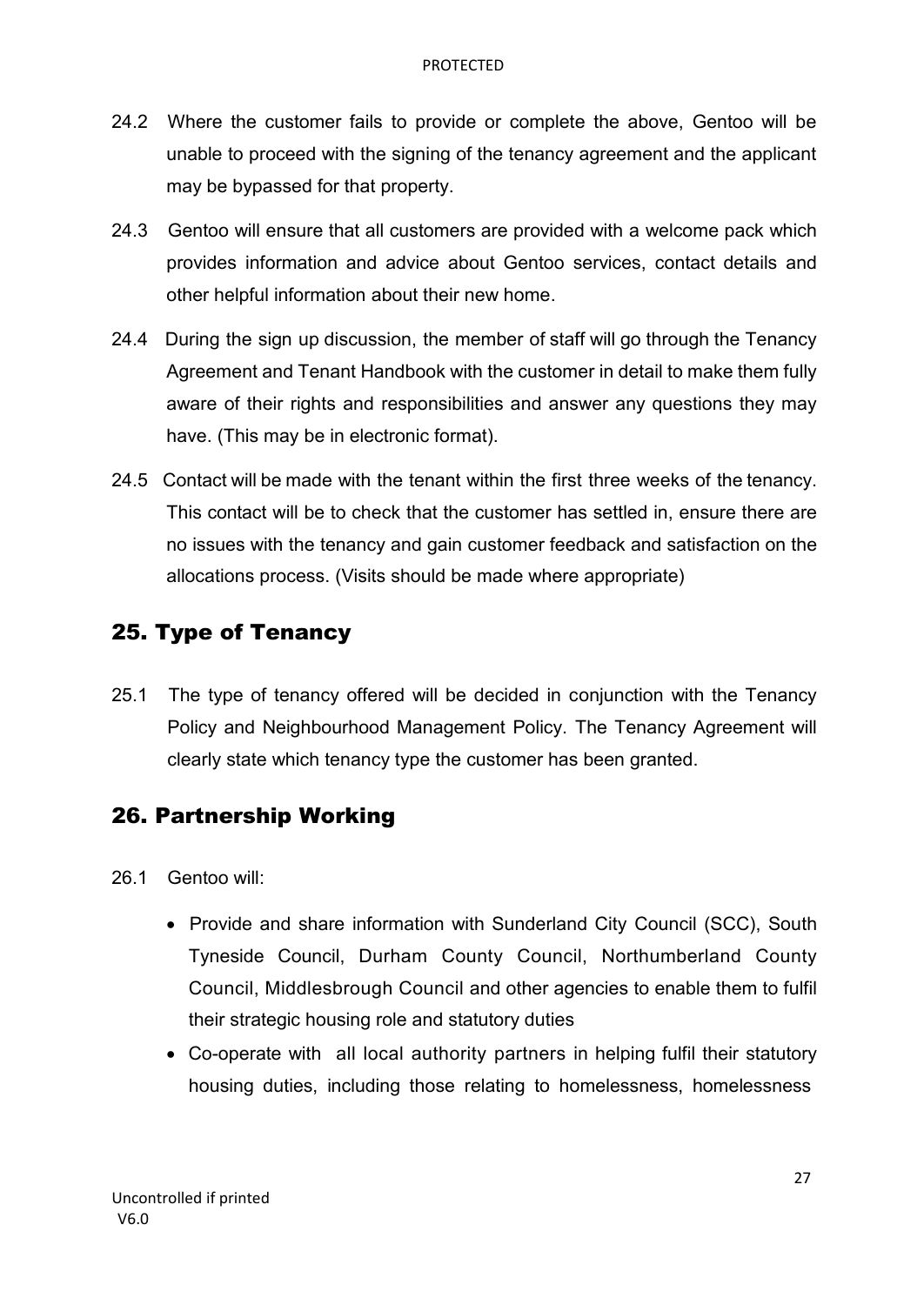prevention and priorities relating to safeguarding and protecting vulnerable people

- Endeavour to ensure that priority in lettings is given to those in greatest housing need in accordance with current legislation, regulatory guidance and our charitable objectives
- Participate in any scheme which promotes inter-regional mobility
- Provide basic housing advice and information to customers with housing problems and inform them where more detailed advice and information can be obtained from.
- Where appropriate, enter into partnership arrangements with a variety of external agencies to ensure that vulnerable customers engage and actively participate in the register.

## 27. Implementation

- 27.1 This policy requires Board approval for any reviews resulting in any update. The Director of Housing is accountable for the implementation and review of this policy.
- 27.2 Gentoo will let properties in line with the highest standards of probity and governance and in line with the Rules of the organisation.
- 27.3 Under the Delegated Authority, contained within the Standing Orders of Gentoo, it is the responsibility of all employees to ensure that their work is carried out in accordance with this policy and any procedures relating to it.
- 27.4 Gentoo is committed to the highest standards of customer care and will apply this policy in accordance with the standards published and the Gentoo approach to customer care.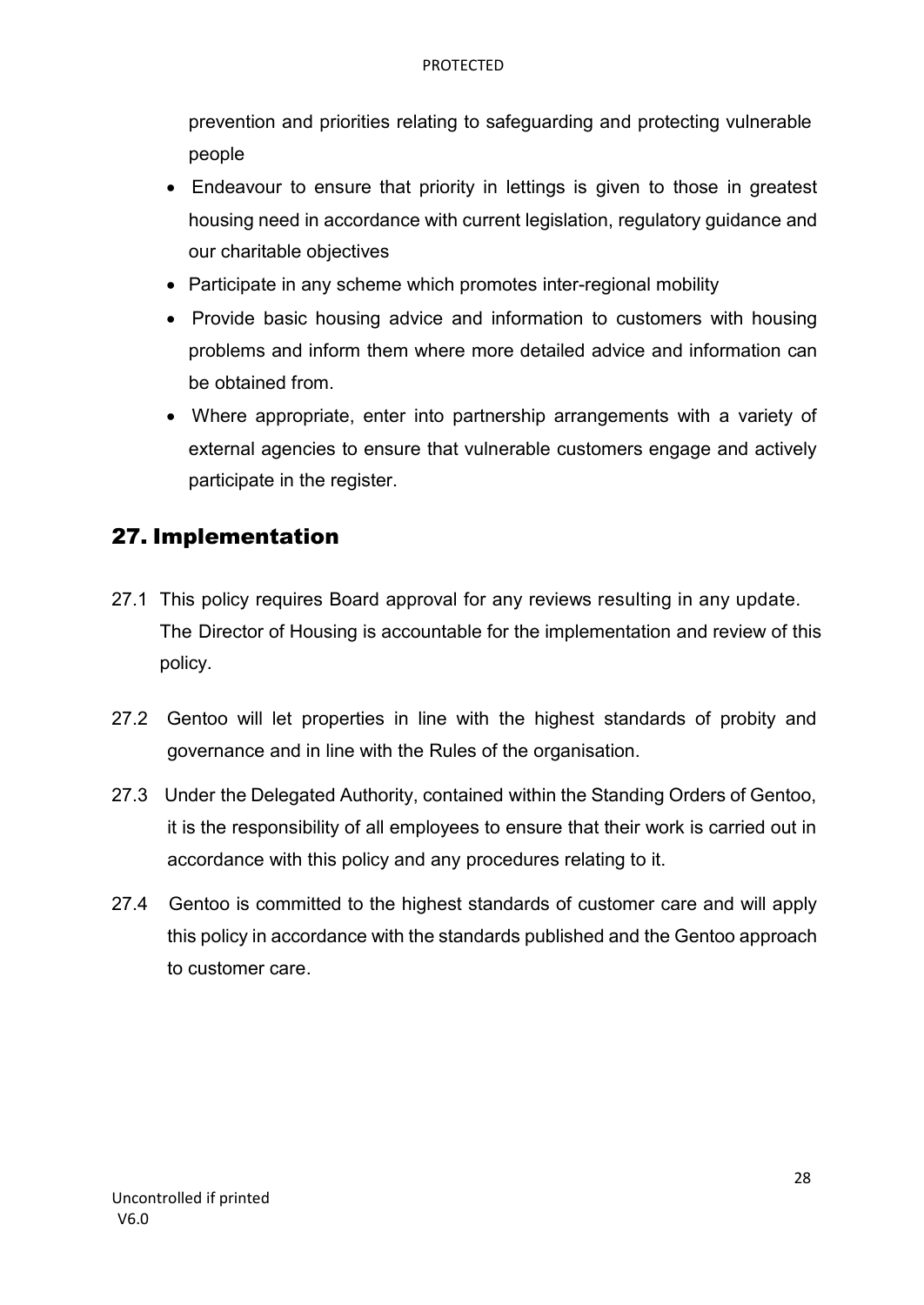## 28. Monitoring and Review

- 28.1 Monitoring reports will be provided to all Board Members on a 6 monthly basis (See Appendix 2 KPI Template).These reports will consist of performance information as required by the Regulator and any other reports that the Board feel may improve the service.
- 28.2 Gentoo will:
	- Record and monitor details of all lettings to ensure fair treatment of all applicants regardless of age, gender, race or disability in line with the continuous recording of the lettings system (CORE)
	- Undertake research to monitor the success of its lettings by contacting all new customers, to obtain satisfaction feedback on the allocations process
	- Carry out termination interviews where possible with customers who have indicated that they wish to terminate their tenancy
	- Undertake continual demand analysis to inform the development of allocation strategies
	- Provide periodic performance information to the Regulatory Body and any local authority partners (where required)
	- Publish service standards and performance targets annually to customers
	- Where relevant information is available, Gentoo will benchmark its performance against other similar organisations to make sure the highest standards of service delivery.
- 28.3 Together with Tenants' Commitments can be found in Appendix 2.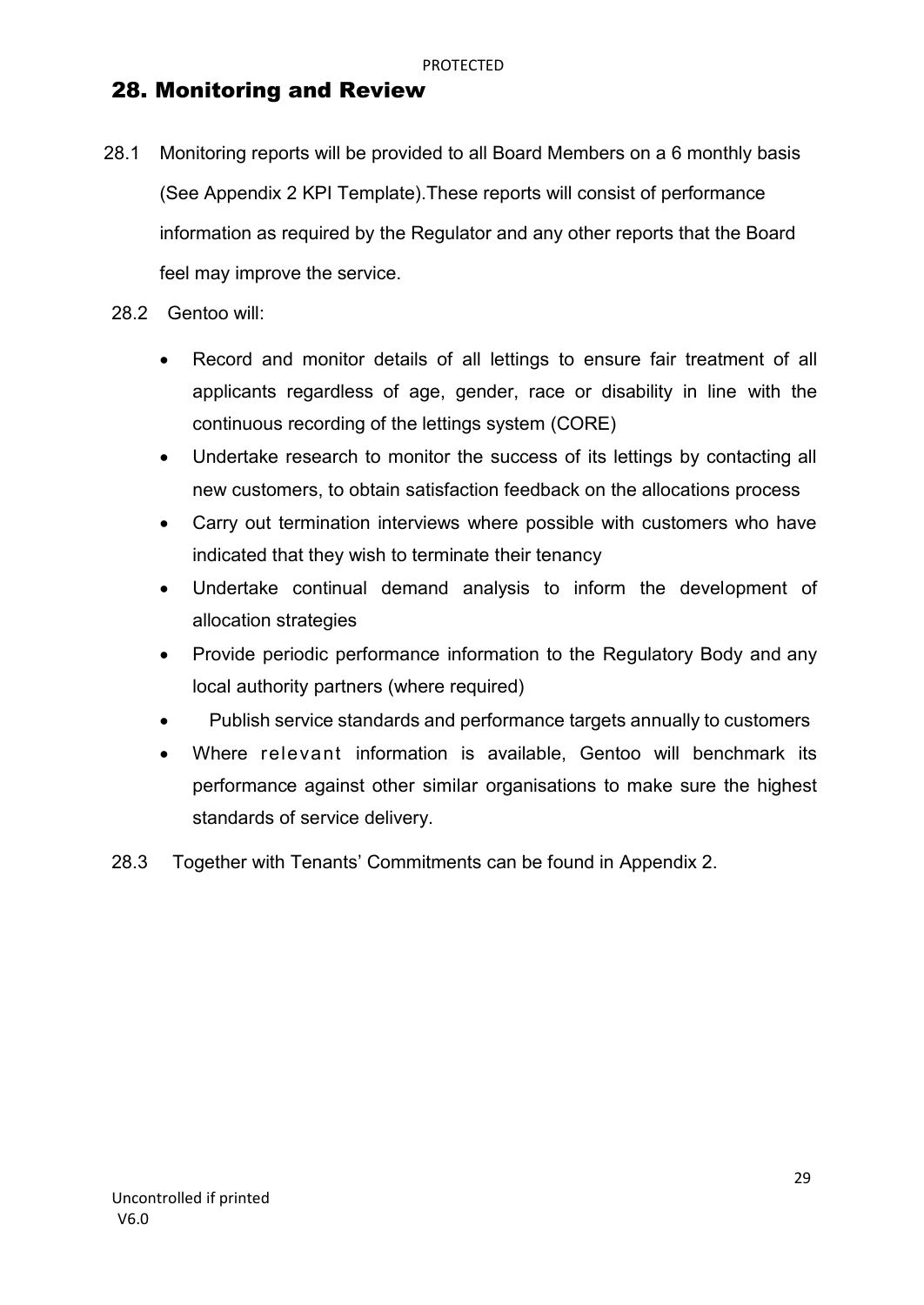## 29. Policy Review

- 29.1 This policy will be reviewed every 3 years or in line with business needs. It will be subject to audit in line with the agreed Audit Plan, or in line with business needs.
- 29.2 This policy will be analysed for any equality impacts at every review.

### 30. Risk

30.1 All risks that fall within the scope of this policy and its service areas have been identified and are contained within the Gentoo operational risk plans.

### 31. Escalation

- 31.1 Where the Board has concerns about significant issues in any area of compliance with allocations it must escalate these concerns to the Director of Housing
- 31.2 Where a member of staff has concerns about significant issues in any area of compliance with allocations, they must escalate these concerns through their line management structure, ultimately to Executive Team.
- 31.3 Where a member of staff continues to have concerns about significant issues in any area of compliance with allocations, they should refer to the Group Whistleblowing Policy and Toolkit for further guidance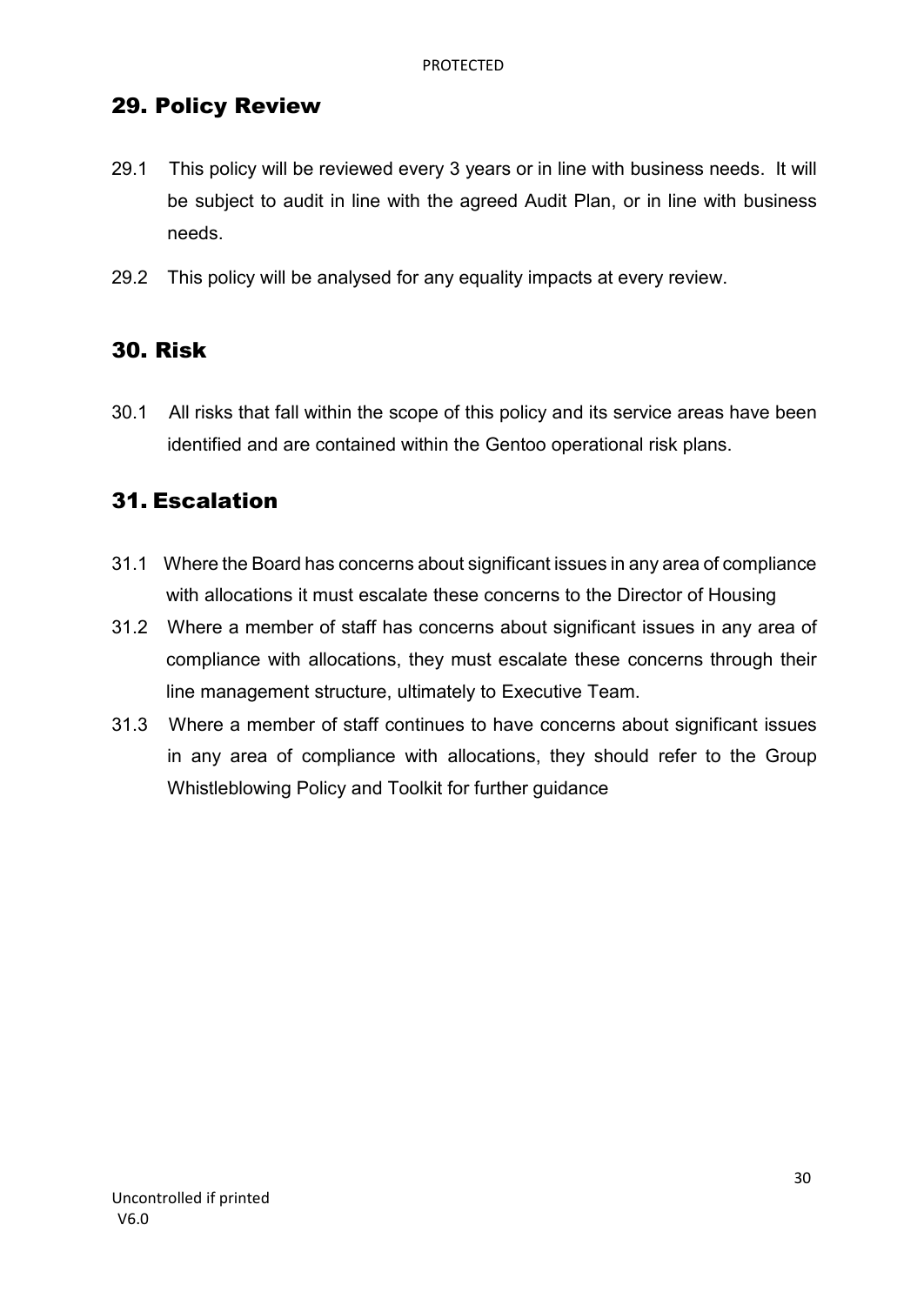## 32. Legislation, regulation and other documents

- 32.1 The Director of Housing will ensure this policy has regard to all legislation, regulation and best practice, including but not limited to:
	- Regulator of Social Housing Tenancy Standard
	- Homelessness Act
	- Charities Acts
	- Data Protection legislation
	- Housing Act 1996
	- Anti-social behaviour Act 2014
	- Children's Act 1989
	- Children Leaving Care Act 2000
	- Equality Act 2010
	- Statutory Code of Practice on Racial Equality in Housing England
	- Under-occupation Policy
	- **Tenancy Policy**
	- Tenancy Management Policy
	- Suspensions Policy
	- Equality and Diversity Policy and Plans
	- Void Management Policy
	- **Right to Rent**

### 33. Records

33.1 All records and documents relating to allocations will be stored in the relevant document management system Application information and details are stored within the on-line application system.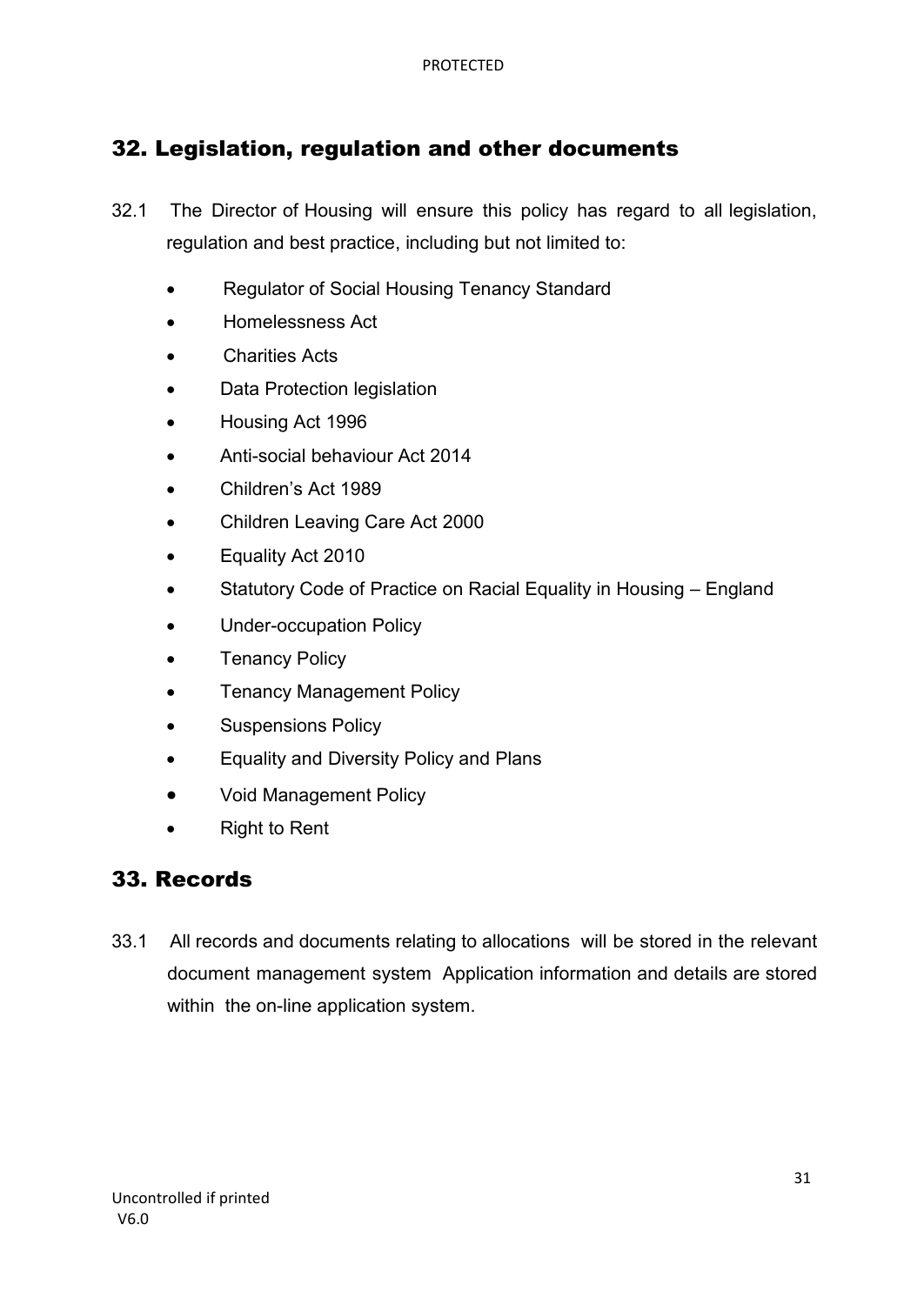| <b>Allocation bands</b>                                |                                                                                                                                                                                                                                             |                                                                                                                                                                                     |                                                           |
|--------------------------------------------------------|---------------------------------------------------------------------------------------------------------------------------------------------------------------------------------------------------------------------------------------------|-------------------------------------------------------------------------------------------------------------------------------------------------------------------------------------|-----------------------------------------------------------|
| <b>Band 1+</b><br>Applicants living in<br>renewal area | <b>Band 1</b><br><b>Statutory or Urgent Social</b><br>Housing Need - applicants<br>who have an immediate need<br>to move                                                                                                                    | <b>Band 2</b><br>High housing need -<br>applicants who have a<br>priority housing need                                                                                              | <b>Band 3</b><br>General Need - Open to all<br>applicants |
| Living in a Gentoo renewal<br>area                     | Accepted homeless households<br>where Sunderland City Council<br>need to discharge their full<br>statutory duty - (this will include<br>applicants who are statutory<br>overcrowded and who are living<br>in property unfit for occupation) | Applicants assessed by<br>Sunderland City Council as<br>being at risk of homelessness                                                                                               | Applicants with no or low level<br>housing need           |
|                                                        | Gentoo tenants or a member of<br>their household who are unable<br>to cope in their present home<br>due to mobility and/or disability<br>issues (rating A or G or<br>equivalent)                                                            | Gentoo applicants who need<br>to move for a Welfare reason<br>moving on from supported<br>accommodation i.e. Core,<br>Holmewood.                                                    | All out of city applicants                                |
|                                                        | Gentoo tenants who are<br>experiencing severe harassment under occupying a house by 2<br>and have been assessed as<br>being at risk if not rehoused                                                                                         | Applicants assessed as<br>or more bedrooms (Gentoo<br>tenants only)                                                                                                                 |                                                           |
|                                                        | Gentoo customers who are<br>experiencing domestic abuse<br>and have been assessed as<br>being in immediate risk if not<br>rehoused                                                                                                          | Applicants assessed as<br>overcrowded by 2 more<br>bedrooms (Gentoo tenants<br>only)                                                                                                |                                                           |
|                                                        | Applicants leaving HM Forces<br>who are homeless and owed a<br>duty                                                                                                                                                                         | Applicants with children under<br>16 years of age who are<br>living in an upper<br>flat/apartment or a<br>flat/apartment with an internal<br>communal area (Gentoo<br>tenants only) |                                                           |
|                                                        | Applicants eligible to succeed or<br>assign to a Gentoo tenancy and<br>who have a need or expressed a can be eased or improved by<br>wish to move to alternative<br>accommodation                                                           | Applicants with a mobility<br>and/or disability need which<br>rehousing                                                                                                             |                                                           |
|                                                        |                                                                                                                                                                                                                                             | Applicants assessed as<br>needing to move to take up a<br>permanent employment<br>opportunity                                                                                       |                                                           |
|                                                        | We will have the discretion to directly allocate outside the bands for emergencies and those at serious risk or                                                                                                                             | Applicants who need to move<br>to avoid financial hardship                                                                                                                          |                                                           |
|                                                        |                                                                                                                                                                                                                                             |                                                                                                                                                                                     |                                                           |

## Appendix 1 – Allocation Bands

We will have the discretion to directly allocate outside the bands for emergencies and those at serious risk or detrimental to health and wellbeing - i.e. fire, flood,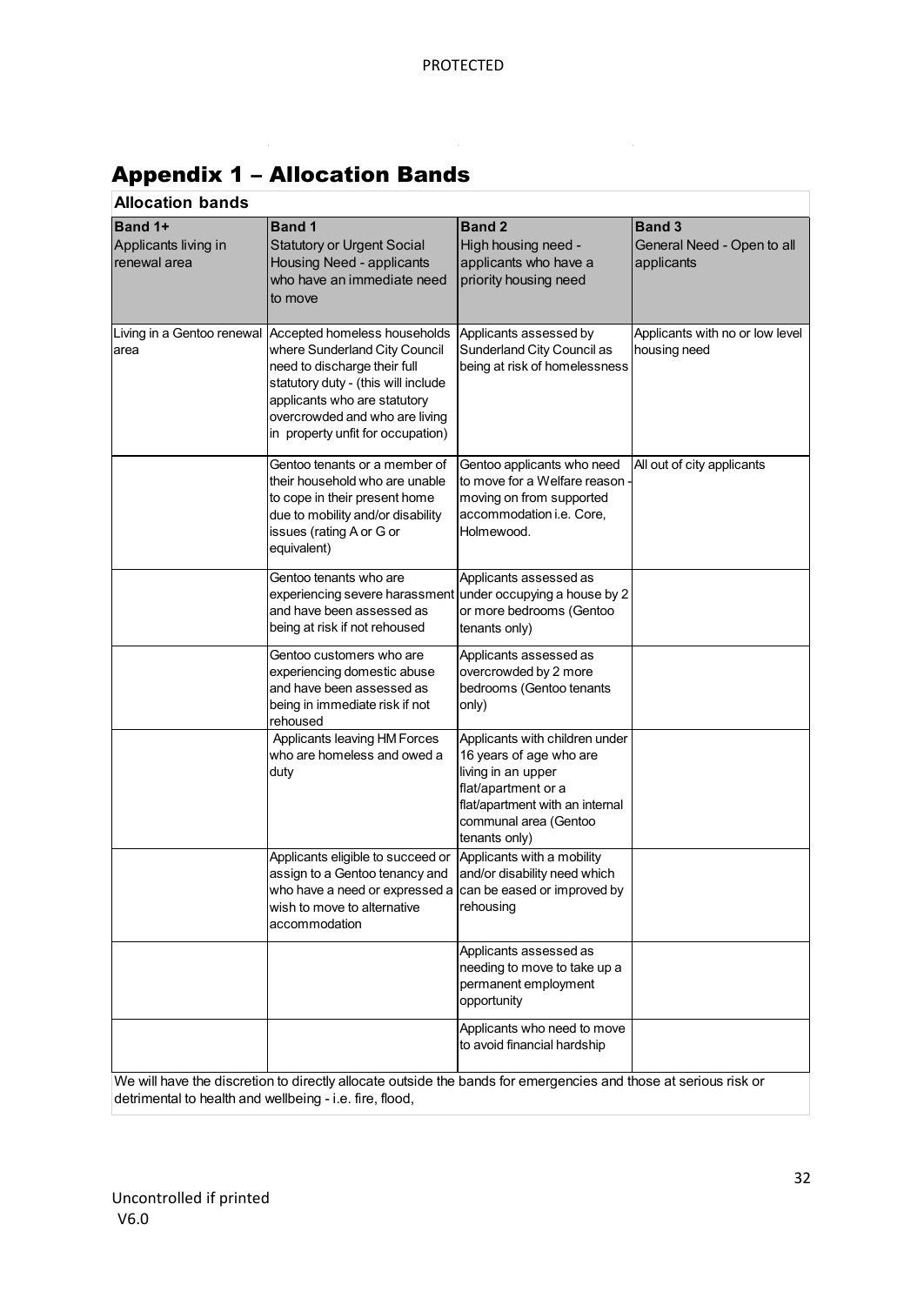## Appendix 2 – KPIs

|       | - -               |                        |                   |                        |                   |                          |              |                          |                                          |        |                                     |        |                                  |        |                  |                                 |    |           |          |                       |               |                   |
|-------|-------------------|------------------------|-------------------|------------------------|-------------------|--------------------------|--------------|--------------------------|------------------------------------------|--------|-------------------------------------|--------|----------------------------------|--------|------------------|---------------------------------|----|-----------|----------|-----------------------|---------------|-------------------|
|       |                   |                        |                   |                        |                   |                          |              |                          |                                          |        | <b>KPI's</b>                        |        |                                  |        |                  |                                 |    |           |          |                       |               |                   |
| Patch | <b>Rent Debit</b> | CT Net arrears as % of | <b>Rent Debit</b> | CT HB Recovery as % of | <b>Rent Debit</b> | Total CT arrears as % of | % Rent Debit | Former Tenant Arrears as | FT HB Recovery as %<br><b>Rent Debit</b> |        | Total FT Arrears as %<br>Rent Debit |        | Total Arrears as % Rent<br>Debit |        |                  | Rent Collected as % of Rent Due |    |           |          | <b>Garage Arrears</b> |               | <b>Rent Debit</b> |
|       | Target            | Actual                 | Target            | Actual                 | Target            | Actual                   | Target       | Actual                   | Target                                   | Actual | Target                              | Actual | Target                           | Actual | Actual<br>Target | Receipts                        | HB | Rent Coll | Rent Due |                       | Target Actual |                   |
| Ct    |                   |                        |                   |                        |                   |                          |              |                          |                                          |        |                                     |        |                                  |        |                  |                                 |    |           |          |                       |               |                   |
| Nth   |                   |                        |                   |                        |                   |                          |              |                          |                                          |        |                                     |        |                                  |        |                  |                                 |    |           |          |                       |               |                   |
| Sth   |                   |                        |                   |                        |                   |                          |              |                          |                                          |        |                                     |        |                                  |        |                  |                                 |    |           |          |                       |               |                   |
| Hitn  |                   |                        |                   |                        |                   |                          |              |                          |                                          |        |                                     |        |                                  |        |                  |                                 |    |           |          |                       |               |                   |
| Wtn   |                   |                        |                   |                        |                   |                          |              |                          |                                          |        |                                     |        |                                  |        |                  |                                 |    |           |          |                       |               |                   |
|       |                   |                        |                   |                        |                   |                          |              |                          |                                          |        |                                     |        |                                  |        |                  |                                 |    |           |          |                       |               |                   |
| RSL   |                   |                        |                   |                        |                   |                          |              |                          |                                          |        |                                     |        |                                  |        |                  |                                 |    |           |          |                       |               |                   |

## Together with Tenants' Commitments

Description: We will:

| <b>Allocations -</b><br>Tenants and residents can expect<br>their homes to be good quality, well<br>maintained, safe and well managed. | • Provide you with support, advice and<br>guidance to help you find a new home<br>that suits your needs<br>• Provide you with information specific to<br>your new home |
|----------------------------------------------------------------------------------------------------------------------------------------|------------------------------------------------------------------------------------------------------------------------------------------------------------------------|
|----------------------------------------------------------------------------------------------------------------------------------------|------------------------------------------------------------------------------------------------------------------------------------------------------------------------|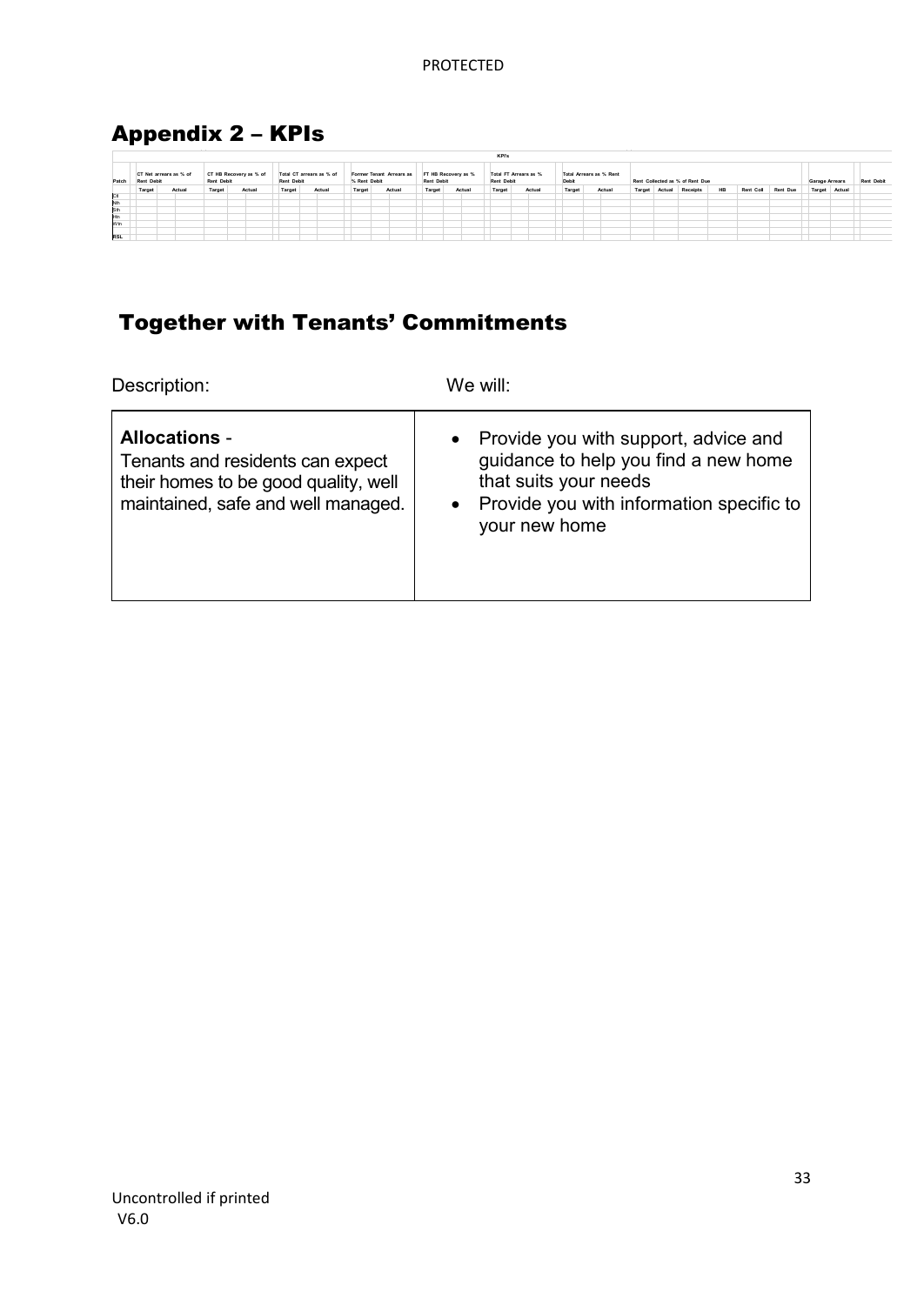## Appendix 3 - Housing Needs Assessments - Mobility/Disability Ratings

**Mobility/Disability Rating A** – Highest Priority and re housing identified as being in urgent need. This rating means that the service user will qualify for Band 1 priority from Gentoo for 12 weeks (subject to review after 12 weeks as per Allocation Policy). Gentoo, Customers, or the Local Authority will apply for suitable property via on-line allocations system.

The service user may be totally wheelchair dependent or have very limited mobility and wheelchair used most of the time, indoors and out. This rating may also be used for a person(s) with a degenerative condition (e.g. MND, MS, Huntingdon's), which could indicate that specialist/alternative housing may be necessary in the near future.

An A rating would indicate that a person will need specialist/alternative housing which is either suitable for wheelchair access or appears to have the potential for adaption. Such accommodation will usually need to be level access/ground floor level (e.g. bungalow or Ground Floor flat), although depending on the size/needs of the family, a two storey property may be necessary. Again, a two storey property will need to be "wheelchair adapted" or have potential for adaption with e.g. ramping, through ceiling lift, stair lift, level access showering facilities, widened doors and accessible kitchen depending on assessed need.

An A rating could also be awarded where there is an imminent risk of their health deteriorating as a result of the unsuitability of their accommodation or the unsuitability is such that daily living is seriously affected and a change of accommodation could reasonably be expected to alleviate the problem.

This rating can also be awarded to service users if they require immediate hospital discharge and they are not able to return to their current home in the long term.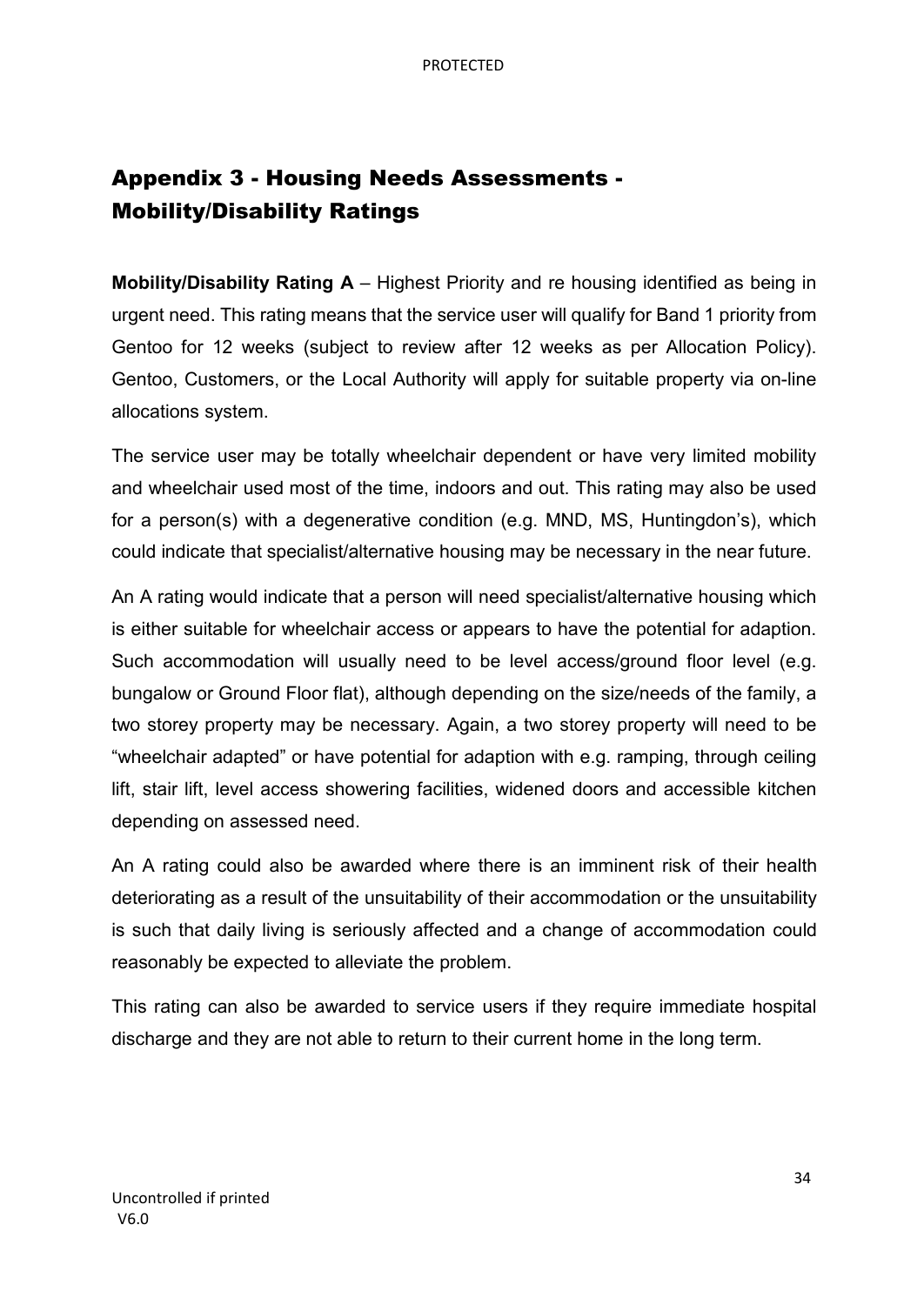**Note: Occupational Therapist Report (OT) and/or Housing Needs Assessment (HNA) is required for Rating A to be awarded and medical evidence may also be required from medical professional(s).**

**Mobility/Disability Rating B –** Re housing identified as being in high need. This means the service user will qualify for Band 2 priority from Gentoo for 12 weeks (subject to review after 12 weeks as per Allocation Policy). Gentoo, customers or the Local Authority will apply for suitable property via on-line allocations system.

A rating of B would indicate that the service user has very limited mobility and may need a wheelchair for outdoor use. Service users in this category will not generally require a fully adapted property and may manage one or two steps at access, although any property may need to have potential for adaption in the future. Service users living in a two storey property that are unable to or have great difficulty negotiating stairs/steps and where a stair lift or external adaptions (e.g. ramping) would not be feasible or appropriate may also qualify for a B rating.

A B rating may also be awarded in situations where rehousing is assessed as being high priority for health reasons (present property or environment may have significant implications for health and adaptions may not be possible/appropriate) but where the person may not require "wheelchair" standard housing. Examples of this could be where a person may have severe breathing difficulties (e.g. COPD, emphysema) and the existing heating system (e.g. ducted air) is exacerbating their condition.

Another example could be where the service user's mental health is being significantly impacted by their current living arrangements and a rehousing could reasonably be expected to ease and/or improve their health and wellbeing.

**Note: Occupational Therapist Report/Housing Needs Assessment is required for Rating B to be awarded and medical evidence may also be required from medical professional(s).**

#### **Mobility/Disability Rating C**

A service user given a rating of C will tend to have limited mobility on level surfaces but will not be dependent on a wheelchair either indoors or outdoors. Such a person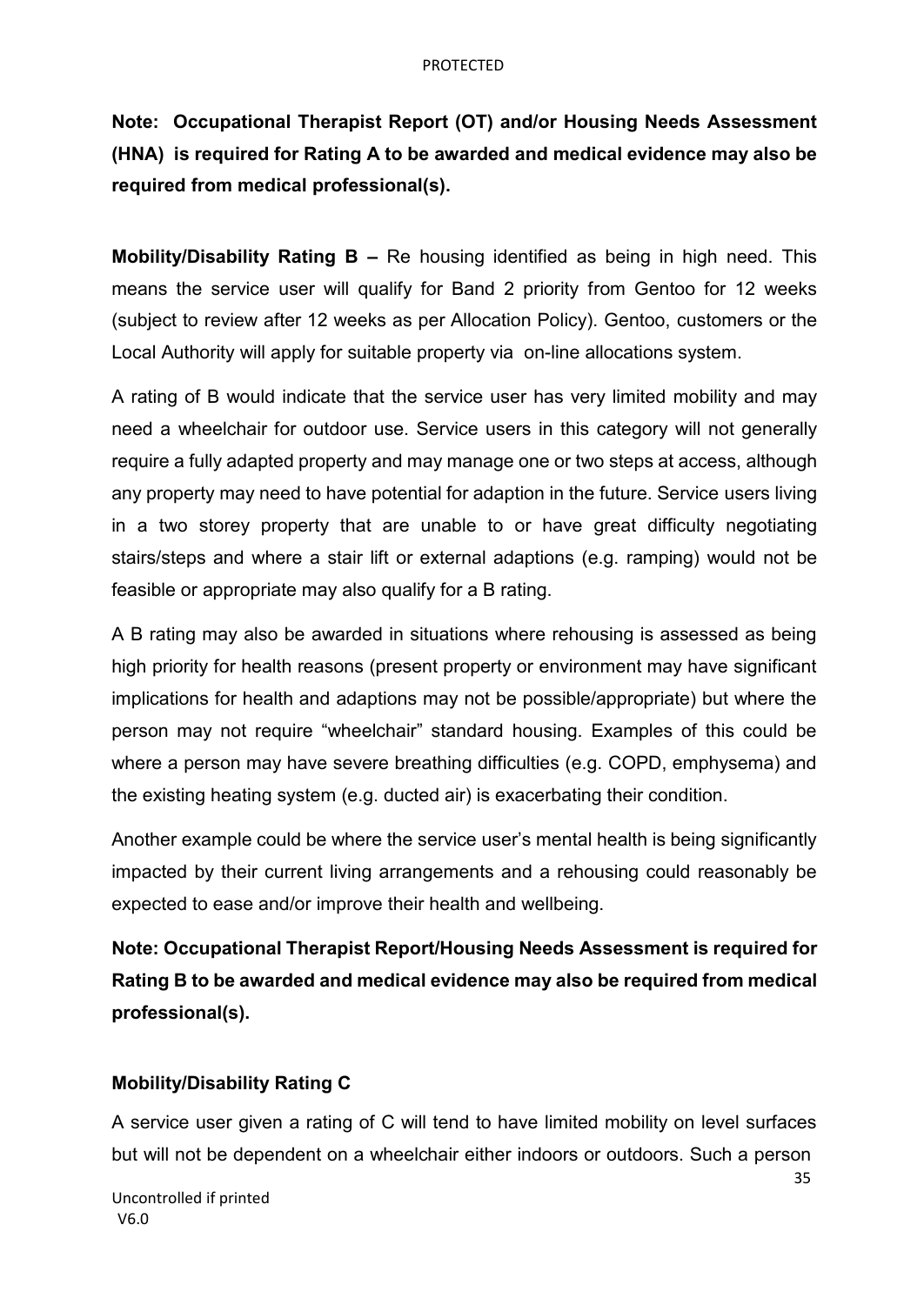will be unable to negotiate stairs even with assistance, although the existing property will have potential for adaption with a stair lift if necessary.

#### **Note: No housing priority will be awarded for this rating**

#### **Mobility/Disability Rating D**

A service user given a rating of D will tend to have some problems with mobility but will not require a wheelchair at all. The person may be able to manage a few steps or stairs but may have difficulty negotiating a full flight of stairs without a high level of assistance. The property will have the potential for adaption with a stair lift if necessary.

#### **Note: No housing priority will be awarded for this rating**

#### **Mobility/Disability Rating E**

A service user given a rating of E may have restricted mobility but does not require a wheelchair at all. Such a person will be able to manage a full flight of stairs independently, possibly with some difficulty and we would therefore look to provide minor adaptions to assist with mobility.

#### **Note: No housing priority will be awarded for this rating**

#### **Mobility/Disability Rating G**

This is a "catch all" rating, which is most often used for children with mobility and/or disability issues. This rating covers situations where the person or child urgently needs more suitable accommodation for health reasons, which may not be covered by the other categories.

This category is highest priority along with A and will qualify the person for Band 1 priority from Gentoo for 12 weeks (subject to review after 12 weeks as per Allocation Policy). Gentoo, customers or the Local Authority will apply for suitable property via on-line allocations system.

**Note: Occupational Therapist Report / Housing Needs Assessment is required for Rating G to be awarded and medical evidence may also be required from medical professional(s).**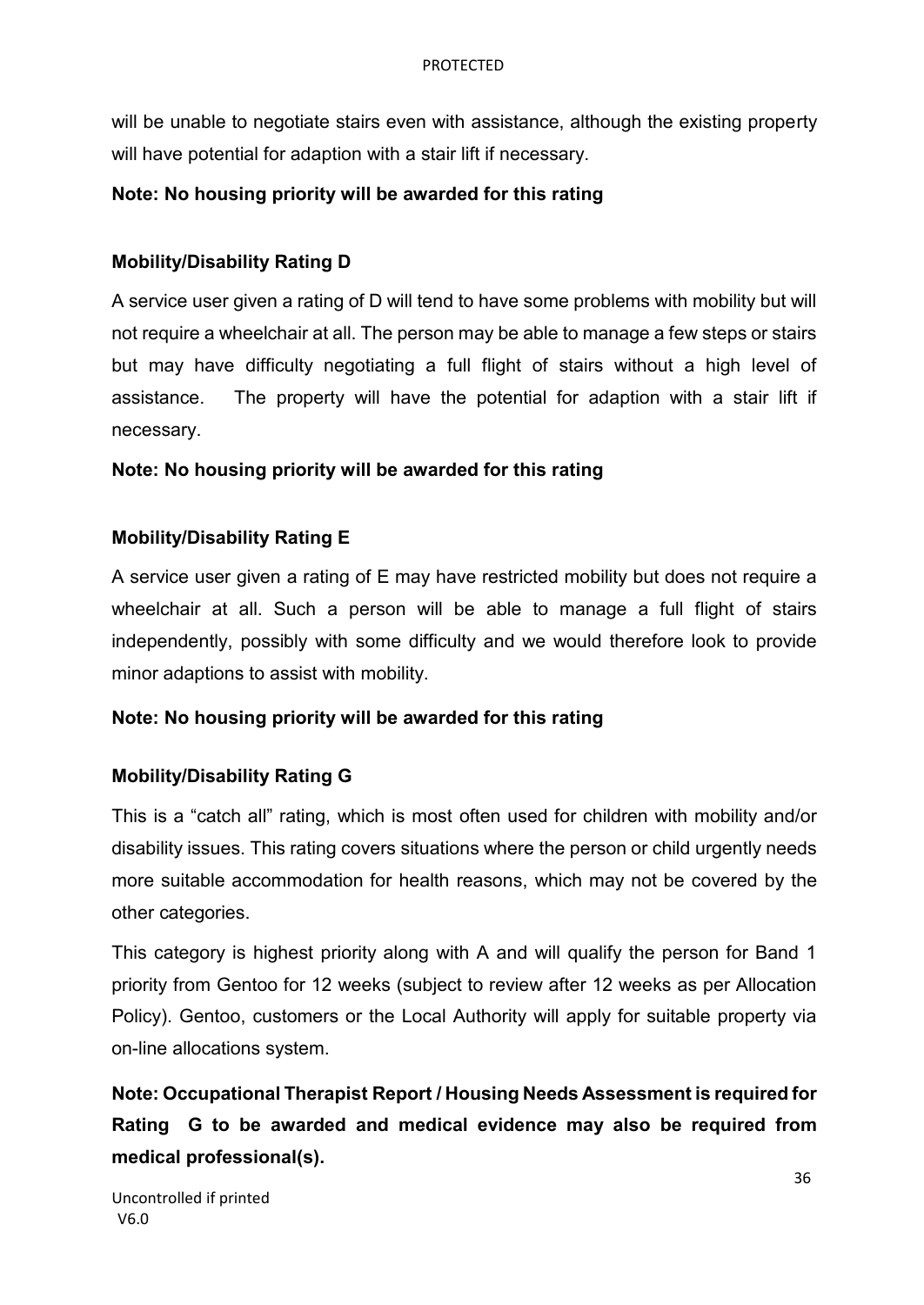## Version Control

| Version | Reason                                                                                                                                                                                                                                                                                                                                                                                                                                                                                                                                                                                                                                   | <b>Issuer</b>                                      | Date       |
|---------|------------------------------------------------------------------------------------------------------------------------------------------------------------------------------------------------------------------------------------------------------------------------------------------------------------------------------------------------------------------------------------------------------------------------------------------------------------------------------------------------------------------------------------------------------------------------------------------------------------------------------------------|----------------------------------------------------|------------|
| 0.1     | Initial draft for comment                                                                                                                                                                                                                                                                                                                                                                                                                                                                                                                                                                                                                | <b>Mel Smith</b>                                   | 17/08/2016 |
| 0.2     | Approval from Legal - Alison Dixon                                                                                                                                                                                                                                                                                                                                                                                                                                                                                                                                                                                                       | <b>Mel Smith</b>                                   | 02/09/2016 |
| 0.3     | Clarify in Band 2 that SCC will make<br>3 reasonable offers, not 1, as part of<br>prevention.                                                                                                                                                                                                                                                                                                                                                                                                                                                                                                                                            | Sam Humble                                         | 8/12/2017  |
| 3.0     | <b>Updated format</b>                                                                                                                                                                                                                                                                                                                                                                                                                                                                                                                                                                                                                    | <b>Sarah Treadwell</b>                             | 23/03/2018 |
| 4.0     | Updated as per Sam's comments                                                                                                                                                                                                                                                                                                                                                                                                                                                                                                                                                                                                            | <b>Sarah Treadwell</b>                             | 22/06/2018 |
| 4.1     | Changes name of Access to<br>Housing Team to Housing Options<br>Team                                                                                                                                                                                                                                                                                                                                                                                                                                                                                                                                                                     | Samantha Humble<br>(Kirsty Collins made<br>change) | 01/08/2018 |
| 4.2     | Changes to job titles and front page                                                                                                                                                                                                                                                                                                                                                                                                                                                                                                                                                                                                     | <b>Mel Smith</b>                                   | 19/02/2019 |
| 4.3     | Added that Gentoo will carry out a<br>property inspection where<br>appropriate (22.2)                                                                                                                                                                                                                                                                                                                                                                                                                                                                                                                                                    | Samantha Humble<br>(Kirsty Collins made<br>change) | 11/03/2019 |
| 5.0     | Initial draft for comment to Director of<br>Housing and General Secretary and<br><b>Group Counsel</b><br>New policy items implemented<br>Gentoo tenants not eligible to<br>apply for housing until tenancy<br>reaches 2 years<br>Provision to assist those in<br>housing need in Gentoo tenancy<br>less than 2 years<br><b>Priority banding for Gentoo</b><br>tenants with children in flats with<br>an internal communal area<br>Changes to job titles and<br>responsibilities<br>Minor grammatical, spelling and<br>format errors (including item 12.<br>Previously omitted<br>Externally validated by<br><b>Weightmans Solicitors</b> | Michael Donachie and<br><b>Michelle Banks</b>      | 02/03/2021 |